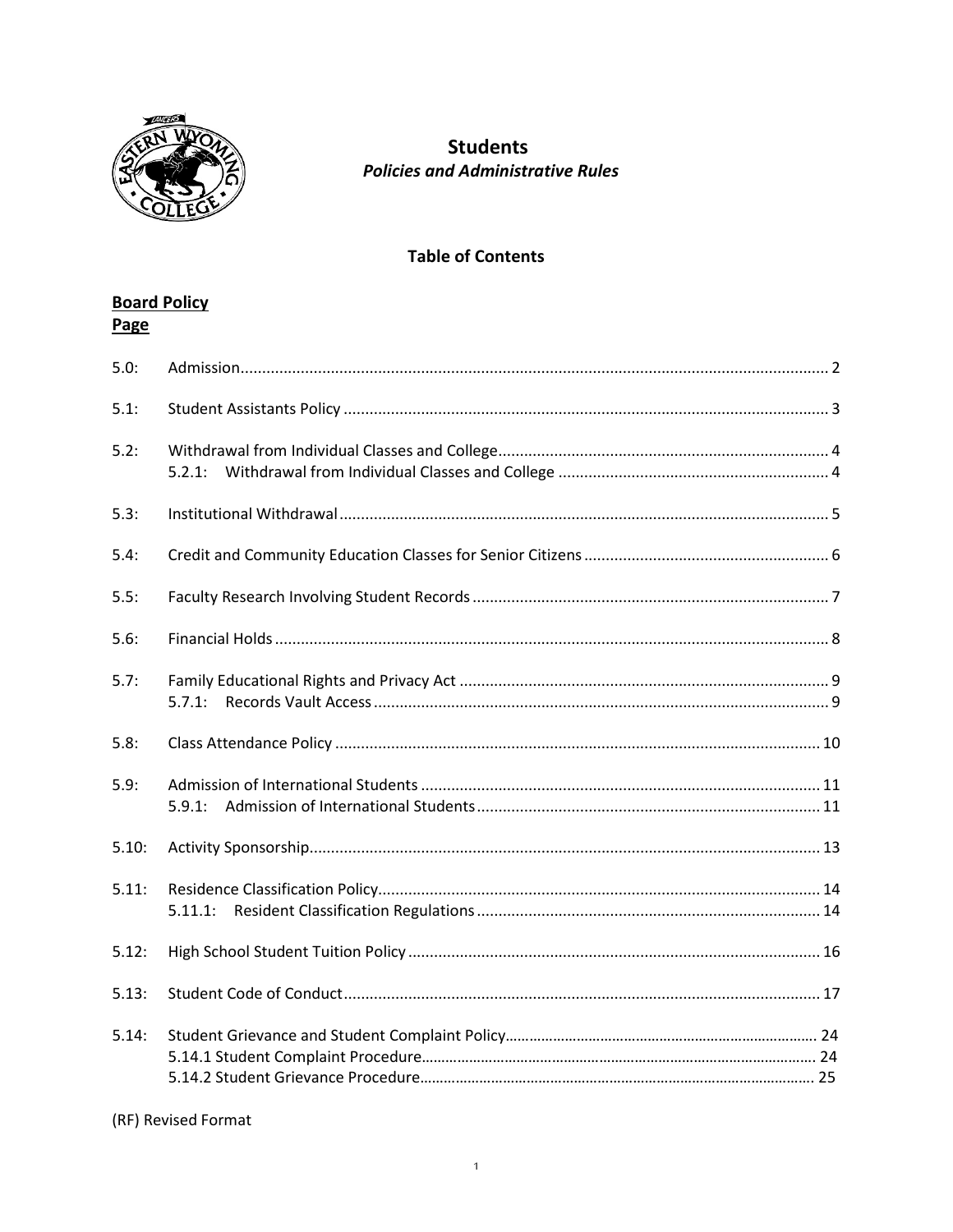(RN) Revised Numbering Updated: 10/16/19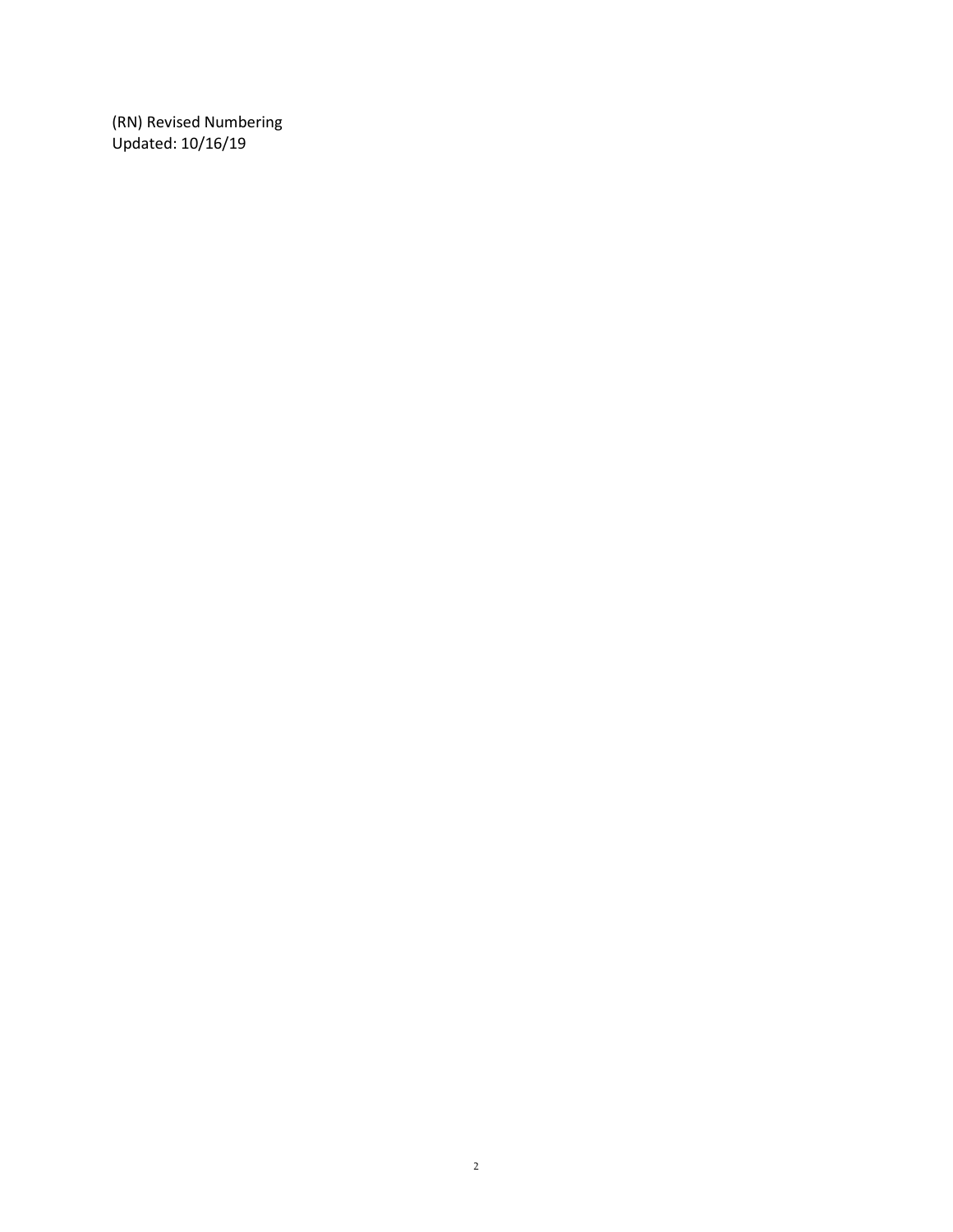### **BOARD POLICY 5.0: ADMISSION POLICY**

*Adopted 7/20/05 Revised 11/8/05(RF)*

Eastern Wyoming College does not discriminate on the basis of race, color, national origin, sex, age, or disability in admission or access to, or treatment or employment in, its educational programs or activities.

Eastern Wyoming College will admit any high school graduate, or anyone who, in the judgment of the College, can benefit from one of the college programs. Enrollment in academic areas for degree purposes is normally limited to those with a high school diploma or the equivalent. Individuals without high school diplomas or G.E.D. credentials who are mature enough to benefit will be accepted on a provisional basis and assistance will be provided in selection of an appropriate program. High School students may enroll in college courses with the recommendation of the appropriate high school official.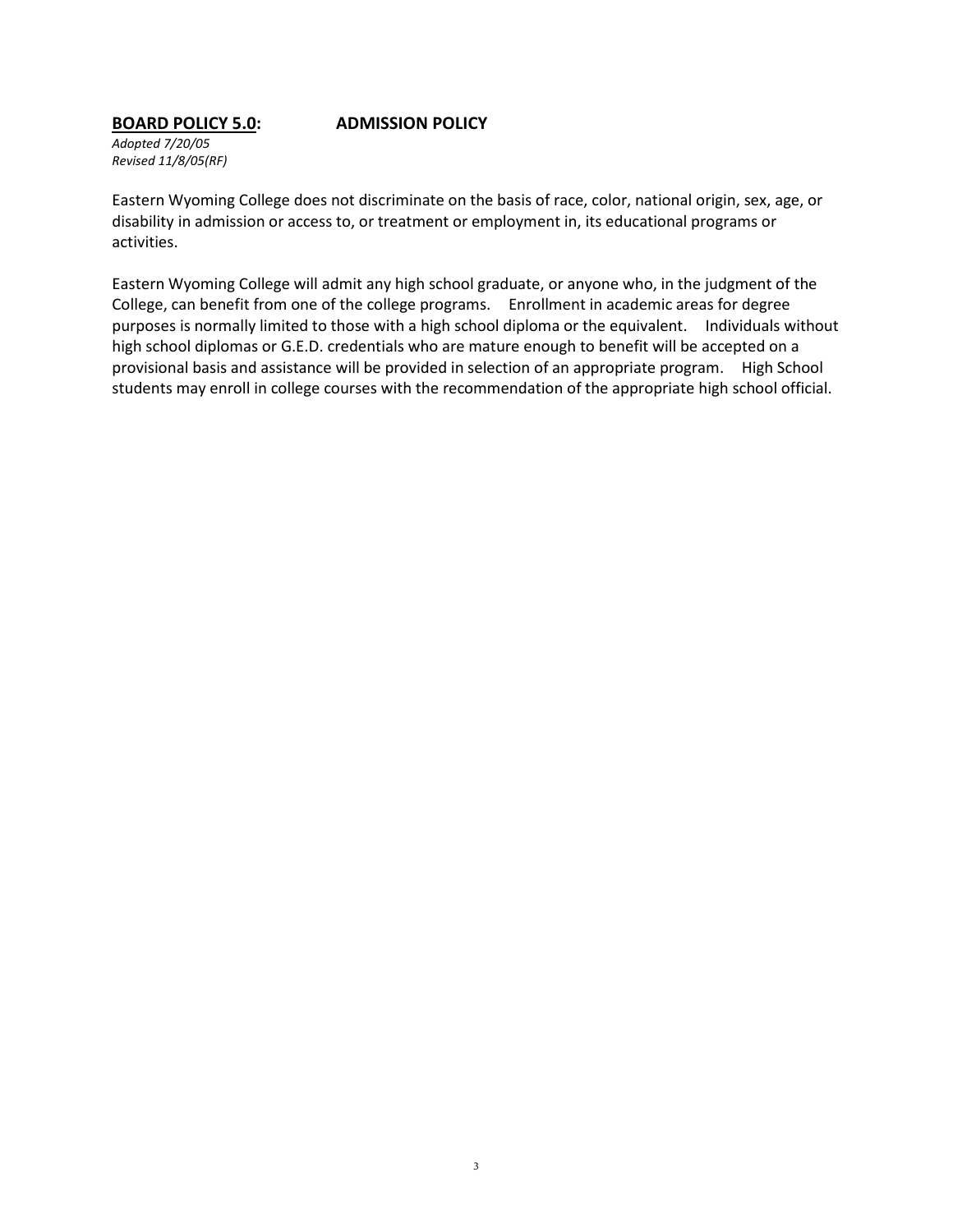## **BOARD POLICY 5.1: STUDENT ASSISTANTS POLICY**

*Adopted 5/11/04 Revised 11/8/05(RF)*

Monies available for employing student assistants to faculty and staff are administered by the Director of Financial Aid. Such funds are included within the budget of that office.

Funds for this activity are derived from work study monies allocated by the federal government and designated institutional operating funds.

Policies and Procedures for managing the work-study program are maintained in the Financial Aid Policies and Procedures Manual.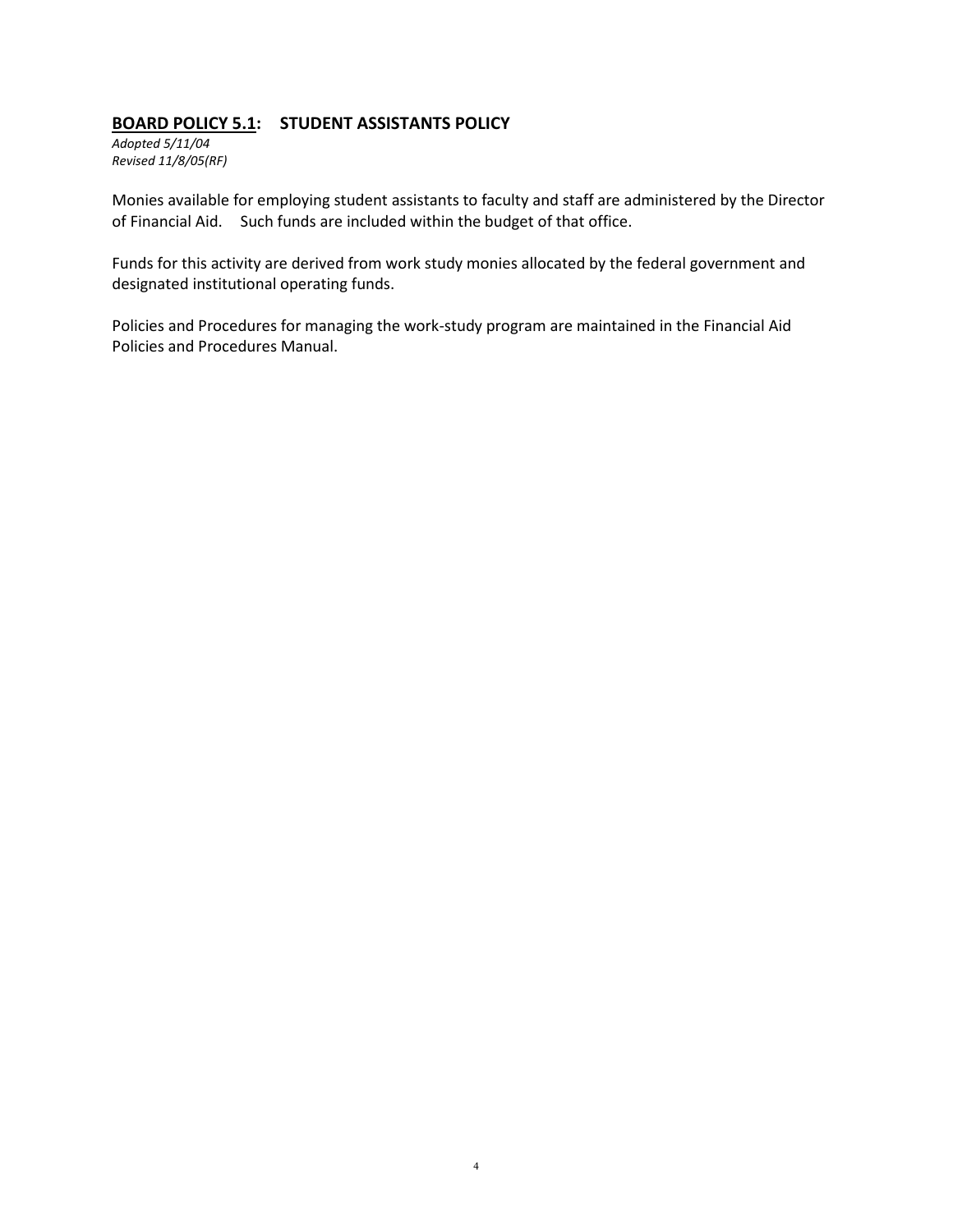# **BOARD POLICY 5.2: WITHDRAWAL FROM INDIVIDUAL CLASSES AND COLLEGE**

*Adopted 7/20/05 Revised 11/8/05(RF), 3/9/10, 1/13/15*

The Board of Trustees recognizes the need for clear and concise policies regarding student withdrawal from individual classes and from the College.

### **Administrative Rule 5.2.1: WITHDRAWAL FROM INDIVIDUAL CLASSES AND COLLEGE** *Adopted 1/13/15*

### **Individual Classes**

A student wishing to withdraw from an individual class must obtain a change of registration card from the Records Office before withdrawal is official (withdrawal cards are valid only for 72 hours after issuance). Students may withdraw from any or all classes before the last 28 calendar days of the semester and receive a grade of W (withdrawal). For classes with a duration of less than 15 weeks, student withdrawal must be completed on a prorated basis to the 15 week semester. After this time, withdrawal will be allowed only upon approval by the Vice President for Student Services if there are exceptional circumstances necessitating withdrawal. The student or an individual instructor will have the right to appeal this decision to the Curriculum and Learning Council. A withdrawal (W) grade is not computed in the student's grade point average. Withdrawal from a class does not release a student from any unmet financial obligation.

### **College**

Withdrawal from Eastern Wyoming College is the official discontinuance of attendance. Students wishing to withdraw are requested to obtain a withdrawal form from the Records Office, complete the form, and return the form to that office. A student who follows this procedure will receive a grade of W on his/her transcript for each of the classes in which the student is enrolled, and the grade of W is not computed in the student's grade point average. Discontinuance of attendance without completion of the withdrawal procedure may result in a grade of F for each course in which the student is enrolled.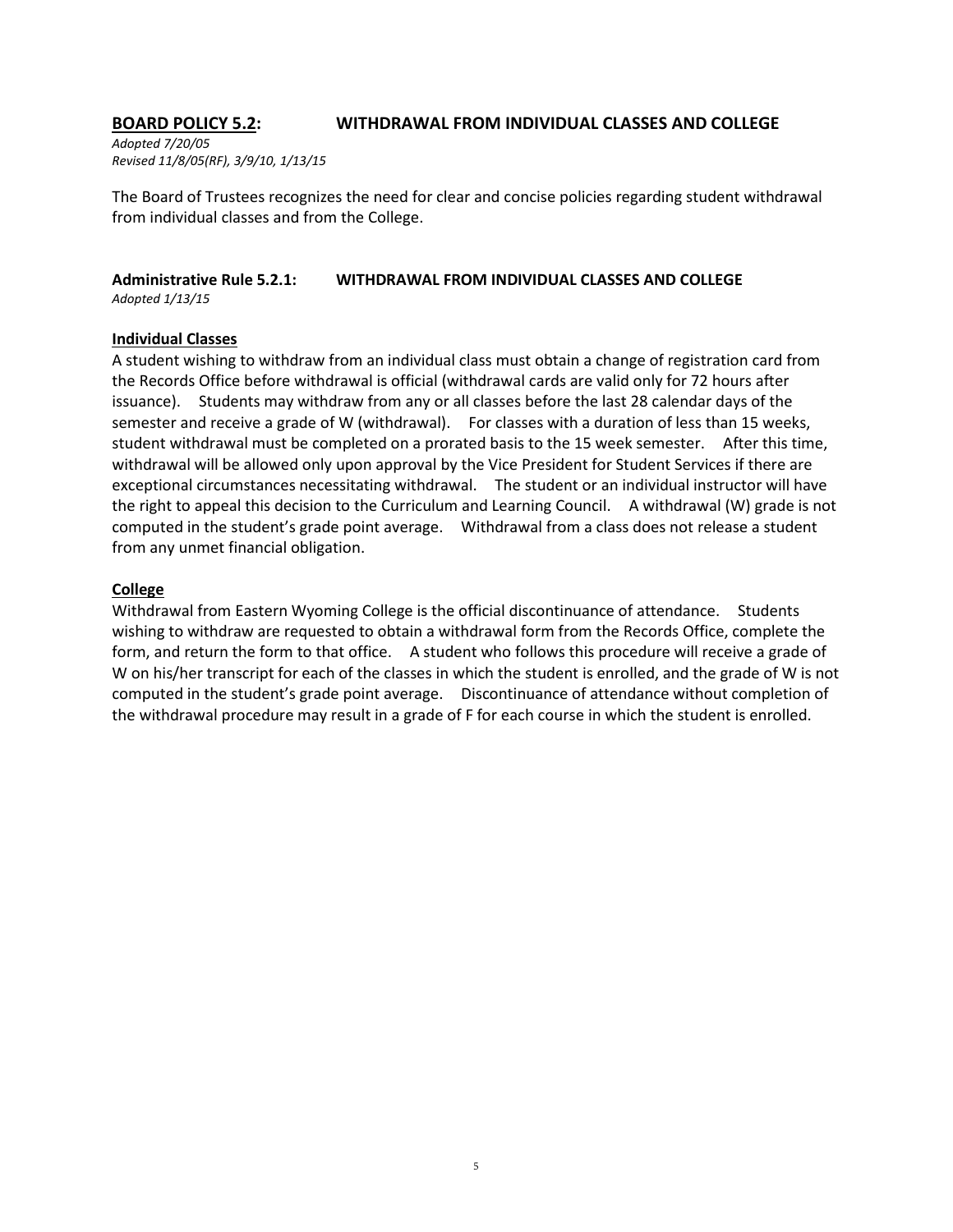### **BOARD POLICY 5.3: INSTITUTIONAL WITHDRAWAL**

*Adopted 7/20/05 Revised 11/8/05(RF), 3/9/10*

The Vice President for Student Services may institutionally withdraw an individual from all classes in the event of a student's total abandonment of classes, a delinquent financial account, violation of the Student Code of Conduct**,** death, or other extenuating circumstances. The grade of IW is assigned to the student's classes and is not computed in the student's grade point average. The student will have the right to appeal this decision according to the EWC Grievance Policy 1.7. Institutional Withdrawal from Eastern Wyoming College does not release a student from any unmet financial obligation.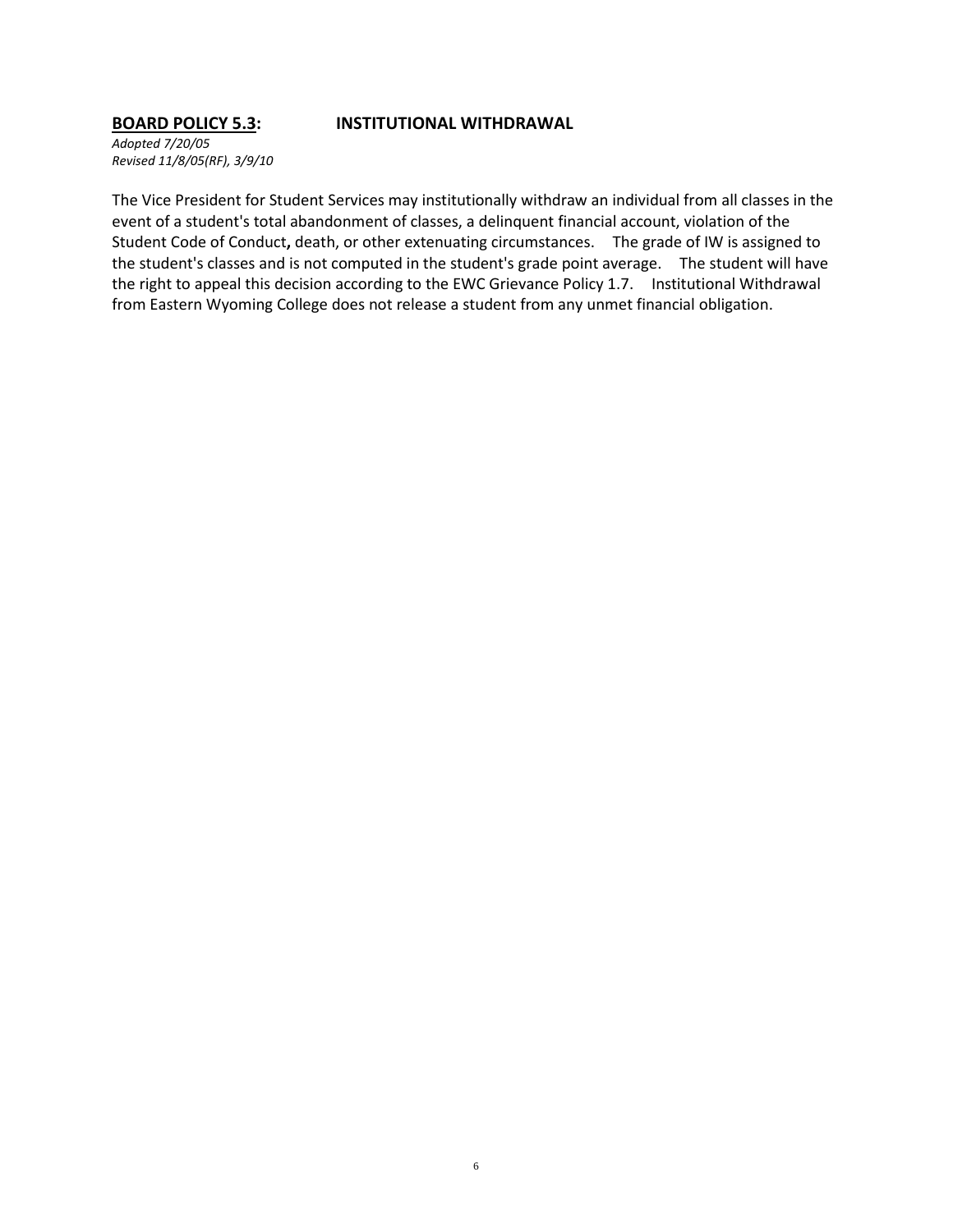# *Adopted 7/20/05 Revised 11/8/05(RF), 3/9/10*

# **BOARD POLICY 5.4: CREDIT AND COMMUNITY EDUCATION CLASSES FOR SENIOR CITIZENS**

### **Credit Tuition Charges**

Senior citizens who are 60 years of age and who are residents of Wyoming shall be allowed to enroll without tuition charges in any or all credit course(s) sponsored by Eastern Wyoming College.

All people to which the above policy pertains are expected to pay for all books and incidental charges for classes in which they enroll.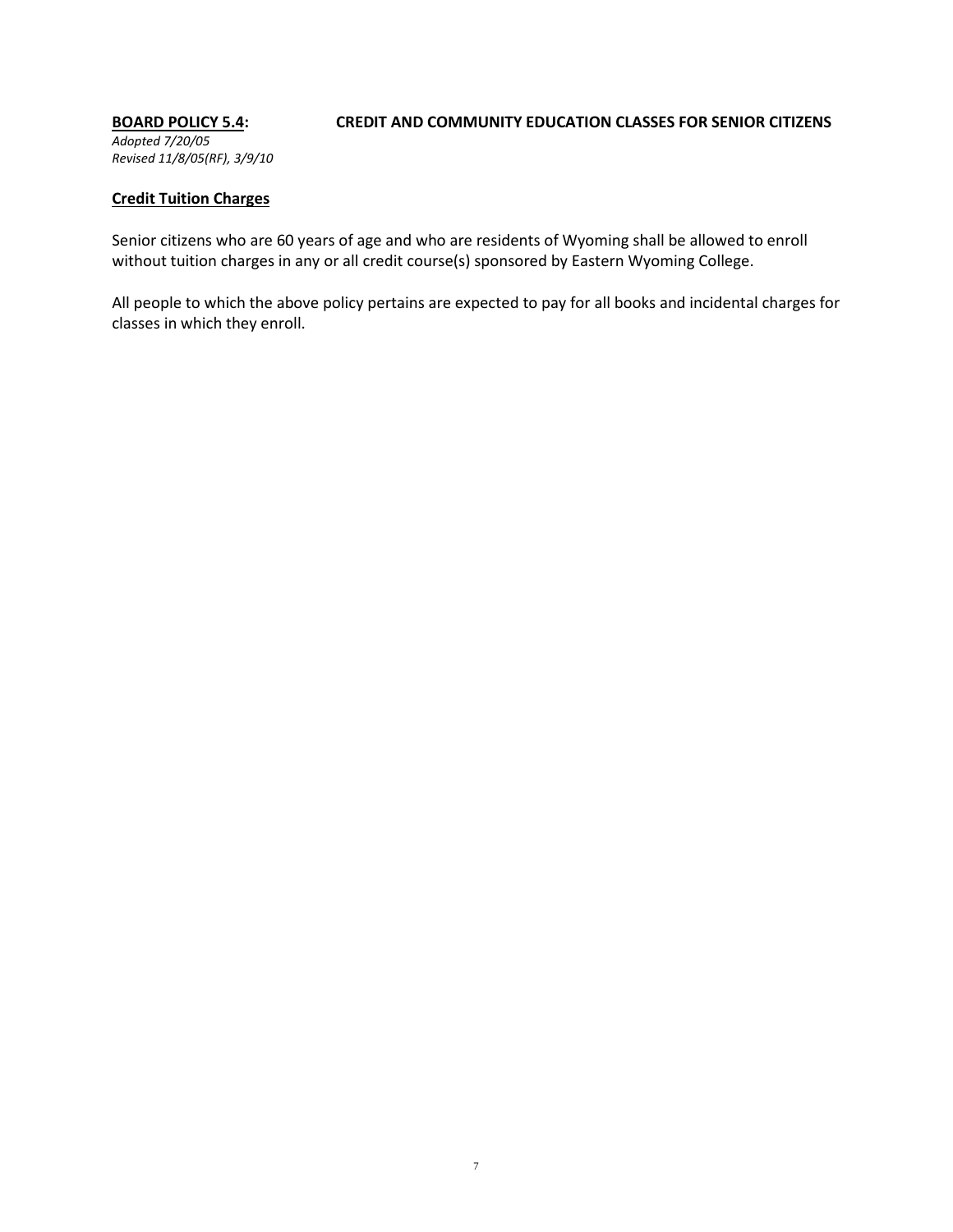# **BOARD POLICY 5.5: FACULTY RESEARCH INVOLVING STUDENT RECORDS**

*Adopted 7/20/05 Revised 11/8/05(RF), 3/9/10*

Faculty research concerning individual student records, grades, class rosters, etc., must be approved by the Vice President for Learning. Access to education records shall be cleared by the Vice President for Student Services.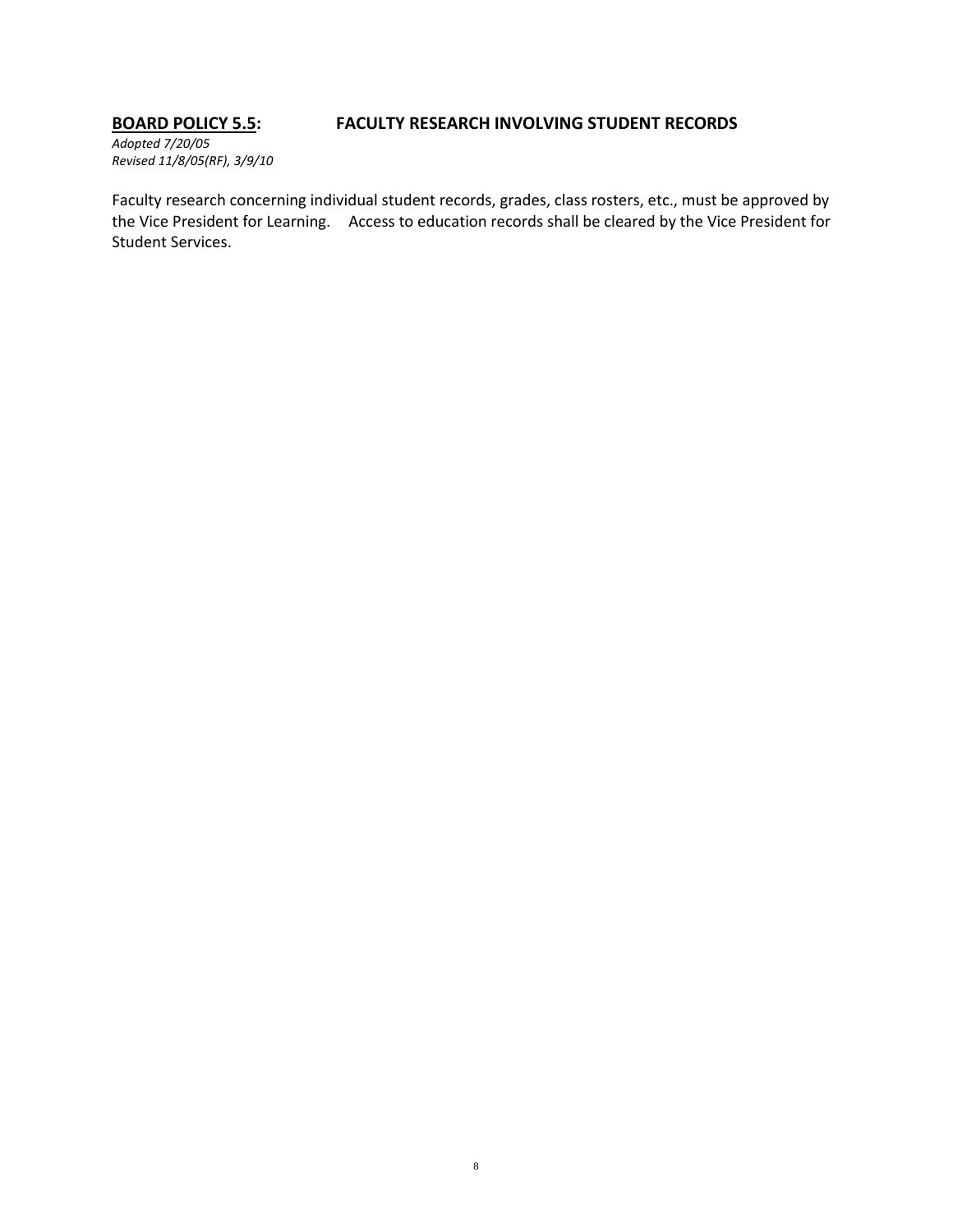# **BOARD POLICY 5.6: FINANCIAL HOLDS**

*Adopted 7/20/05 Revised 11/8/05(RF), 3/9/10*

The purpose of this system is to consolidate each student's financial obligations to Eastern Wyoming College and thereby be able to provide accurate information to the student about all delinquent financial obligations to Eastern Wyoming College.

If an office or an instructor wishes to place a financial "hold" on a student's transcript or registration, the "hold" will be entered into the computer information system. A "hold" placed on a student's record will prevent that student from receiving a transcript or re-enrolling. When the account has been settled, the appropriate office or instructor will rescind the "hold" on the computer information system**.**

If a student wishes to appeal a "hold" being placed upon their transcript and/or registration, they may do so in a written statement to the Vice President for Student Services, whose decision may further be appealed according to the EWC Grievance Policy 1.7.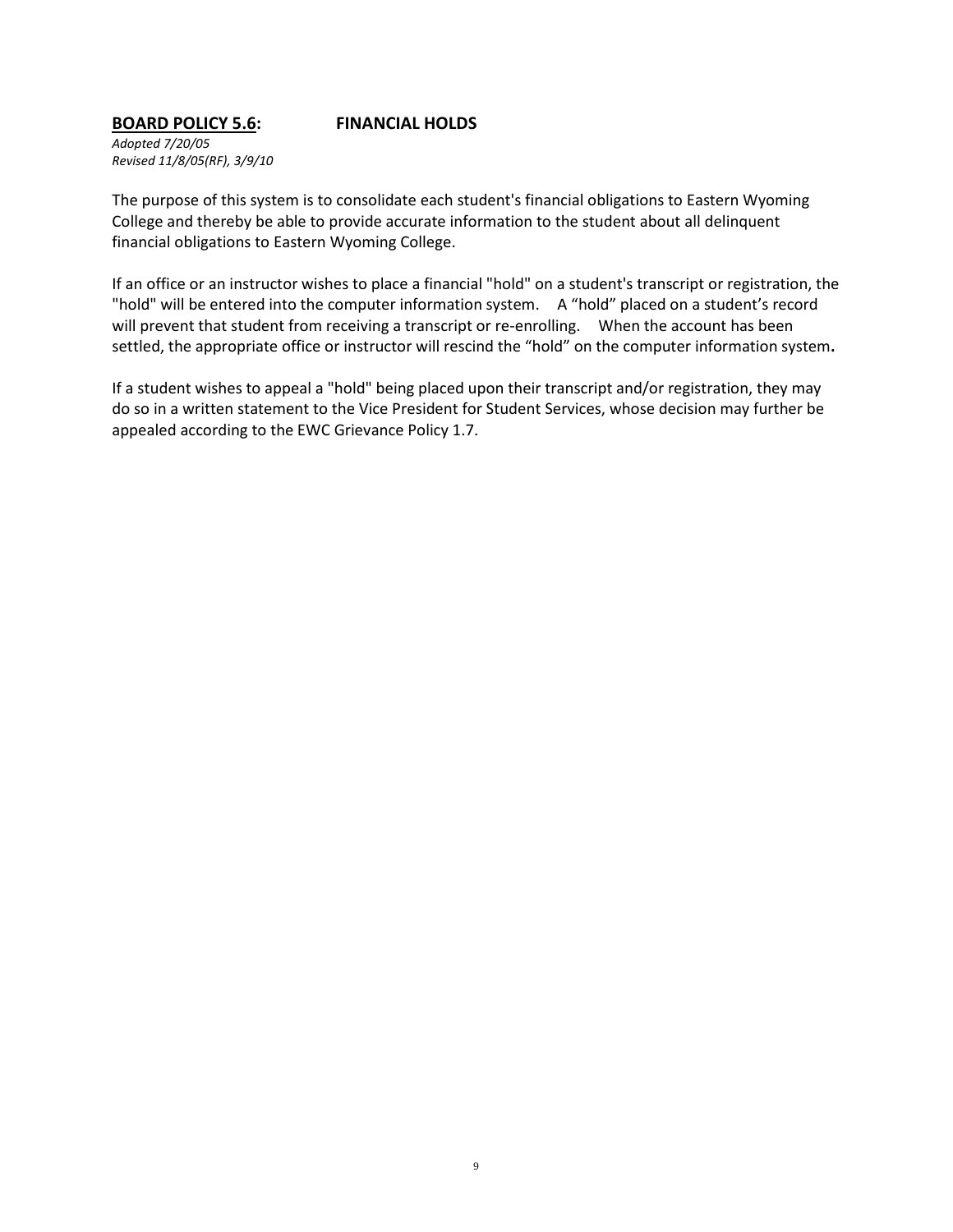# **BOARD POLICY 5.7: FAMILY EDUCATIONAL RIGHTS AND PRIVACY ACT**

*Adopted 7/20/05 Revised 11/8/05(RF), 3/9/10*

# PRIVACY RIGHTS OF PARENTS AND STUDENTS "Buckley Amendment"

# General Statement

Eastern Wyoming College has the responsibility for effectively supervising any access to and/or release of official data/information about its students. Certain items of information about individual students are fundamental to the educational process and must be recorded. This recorded information concerning students must be used only for clearly defined purposes, must be safeguarded and controlled to avoid violations of personal privacy and must be appropriately disposed of when the justification for its collection and retention no longer exists.

In this regard, Eastern Wyoming College is committed to protecting to the maximum extent possible the right of privacy of all individuals about whom it holds information, records, and files. Access to and release of such records is restricted to the student concerned, to others with the student's written consent, to officials within the College, to a court of competent jurisdiction, and otherwise pursuant to law. Students will receive annual notification regarding the Family Educational Rights and Privacy Act (Statute: 20 U.S.C. 1232 g; Regulation S: 34 CFT Part 99).

Only the personal representative (executor/executrix) or parents of a deceased student may authorize the release of education record information regarding the deceased student, for a period of ten years after the death of the student. Beyond such time, access to anyone requesting the deceased student's education records is permitted without permission.

# **Administrative Rule 5.7.1: RECORDS VAULT ACCESS**

*Adopted 01/25/00 Revised 11/8/05(RF), 3/9/10*

Access to the records vault will be available under the following stipulations:

- 1. Access to the records vault will be granted only through the permission of the Vice President for Student Services or designee.
- 2. Records should not be removed from the vault if at all possible. If records are removed by authorized personnel, the appropriate form should be filled out and the red tag placed in the file.
- 3. All records must be returned by 4:00 p.m. to the vault. No records are to be kept overnight.
- 4. Exceptions to the above policy will be made through the Vice President for Student Services.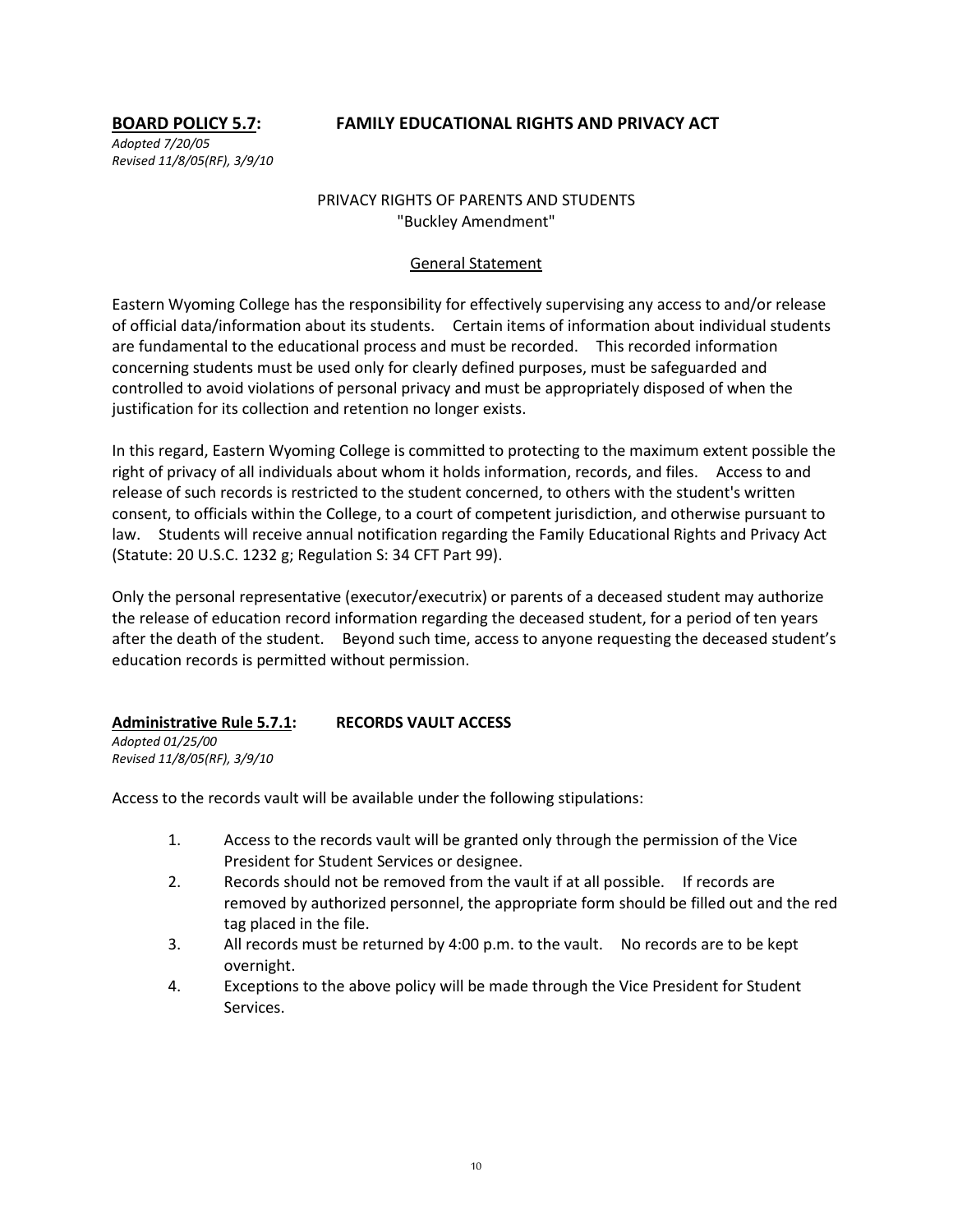## **BOARD POLICY 5.8: CLASS ATTENDANCE POLICY**

*Adopted 7/20/05 Revised 11/8/05(RF), 3/9/10*

A student at Eastern Wyoming College is expected to attend all sessions of each course in which the student is enrolled. Active participation in all scheduled learning activities is essential for the student to satisfactorily achieve the educational objectives of any course. Therefore, an instructor is authorized to withdraw a student from a course whenever:

- a) the student's absences in the course exceed 20% (twenty percent) of the scheduled sessions for the semester, or
- b) the student has been absent 6 (six) consecutive class hours in the course.

Where a special program attendance policy varies from the above, the program policy will prevail.

A student who is withdrawn from a course on or before the College's official last day to drop classes will receive a grade of W (Withdrawal) for the course. A student who is withdrawn after the official last day to drop classes will receive either a grade of F (Failure)**,** a grade of IW (Institutional Withdrawal) or a grade of W (Withdrawal) for the course.

It is the responsibility of the instructor to notify, in writing, the Vice President for Student Services that the student is being withdrawn. The instructor also must indicate what grade the student is to receive, and the last date of attendance. The Vice President for Student Services will then notify the student of the action taken.

Due to the variation in course content and in types of classroom activity, make-up policies will vary from instructor to instructor, and will be given specifically in the course outlines given to each student.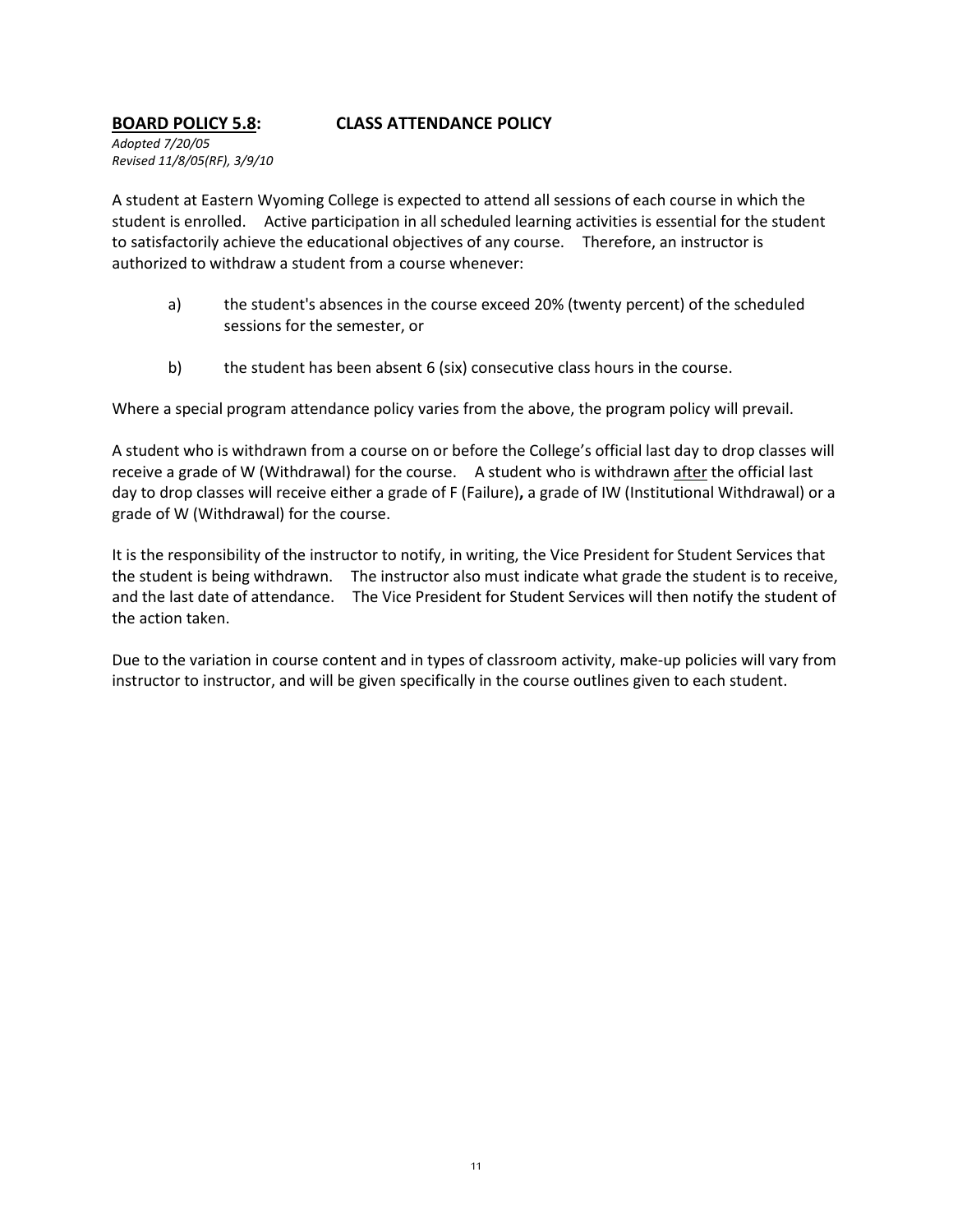### **BOARD POLICY 5.9: ADMISSION OF INTERNATIONAL STUDENTS**

*Adopted 7/20/05 Revised 11/8/05(RF), 3/9/10*

The purpose of this policy is to establish standards for the admission of international students to Eastern Wyoming College. The College will adhere to all United States federal laws and regulations regarding the enrollment of international students. The Vice President for Student Services is responsible for the establishment and maintenance of such procedures as may be necessary to control the initial enrollment of international students to Eastern Wyoming College, in accordance with the provisions of these regulations.

### **Administrative Rule 5.9.1**: **ADMISSION OF INTERNATIONAL STUDENTS**

*Adopted 9/14/04 Revised 11/8/05(RF), 3/9/10, 3/9/11, 5/22/17, 5/10/18*

In order for applications to be acted upon, each International Student indicating a desire to enroll in Eastern Wyoming College must provide the following: (An application will not be considered complete until all of these materials have been submitted.)

- 1. An English translation of all required academic records, and complete all application materials and correspondence in English.
- 2. Completion of an EWC Application for Admission, and all other college application material must be submitted by July 1 if the student is planning to attend the Fall semester, and by November 1 if the student is planning to attend the Spring semester.
- 3. Students who wish to live in the residence halls should submit an EWC Housing Application form at least twenty-eight days in advance of the initial term. Students should send the required damage deposit as a money order, bank draft or credit card in **US Dollars** before the first day of the initial term.
- 4. Proof of ability to bear the financial obligations incurred while attending Eastern Wyoming College. (i.e. Completion of **all** sections of the Confidential Financial Statement, including Statement of Guarantor and Bank Verification). International students **may not** work off-campus while attending college at Eastern Wyoming College. Students who are U.S. citizens receive priority consideration for jobs on-campus.
- 5. International student applicants are required to furnish test scores for admission. Visit **www.toefl.org** for more information about the TOEFL. Eastern Wyoming College's institution code for TOEFL is 4700. International student applicants may be accepted into EWC with the following test scores:

### **TOEFL (Test of English as a Foreign Language) Scores**

Paper based: 487 **or** Computer Based: 163 **or** Internet Based: 57 **or** IELTS Band: 5.5

# **AND one of the following Math Scores**:

 ACT: 14 or above SAT: 16 or above ACCUPLACER: 35 or above **OR**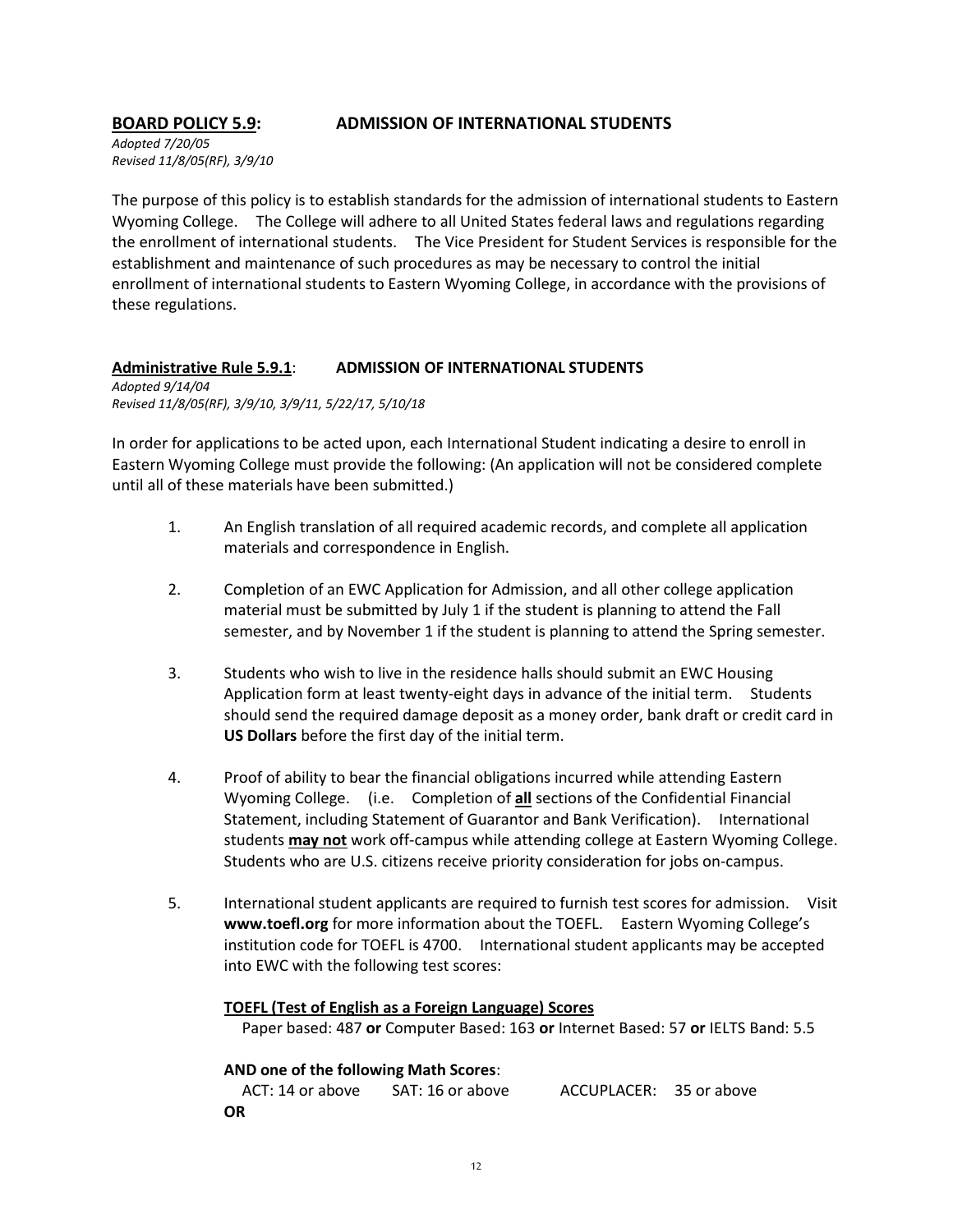### **ACT/SAT or ACCUPLACER Scores**

 Math: ACT: 14 or above or SAT: 16 or above or ACCUPLACER: 35 or above English: ACT: 0 or above or SAT: 10 or above or ACCUPLACER: 0 or above

Completion of these exams for course placement prior to the issuance of the I-20. Exceptions to the minimum academic requirements may be approved by the Vice President for Academic Services of EWC. The academic requirements may be waived for international students transferring from another accredited college and otherwise fulfilling the EWC transfer application process.

- 6. Applicants must submit results of a tuberculosis exam with a negative result prior to enrollment. International Students are required to have and must show proof of medical insurance at the time of their application and during their enrollment at Eastern Wyoming College.
- 7. A SEVIS I-20 form will be generated by Eastern Wyoming College at the time of admission to the College.
- 8. The SEVIS I-901 fee went into effect September 1, 2004. An International Student seeking an F-1 visa from an embassy or consulate abroad for initial attendance at Eastern Wyoming College is required to pay a fee to the United States government accompanied by the Form I-901. All procedures must be carefully followed. Payment may be made by mail or on the Internet at www.FMJfee.com.
- 9. After a receipt for the I-901 fee is received by the student, the Form I-20 must be taken to a U.S. embassy or consulate in the potential student's home country. The student will then be issued a student visa to enter the U.S. Students will also need a passport. (Exceptions to this requirement are Canadian citizens who do not require a student visa.) The SEVIS I-20 form, along with a copy of the confidential financial statement (certifying that the student has sufficient funds to remain in the U.S. for a period of at least one year), must be presented to the border officials at the time the student applies for admission into the United States.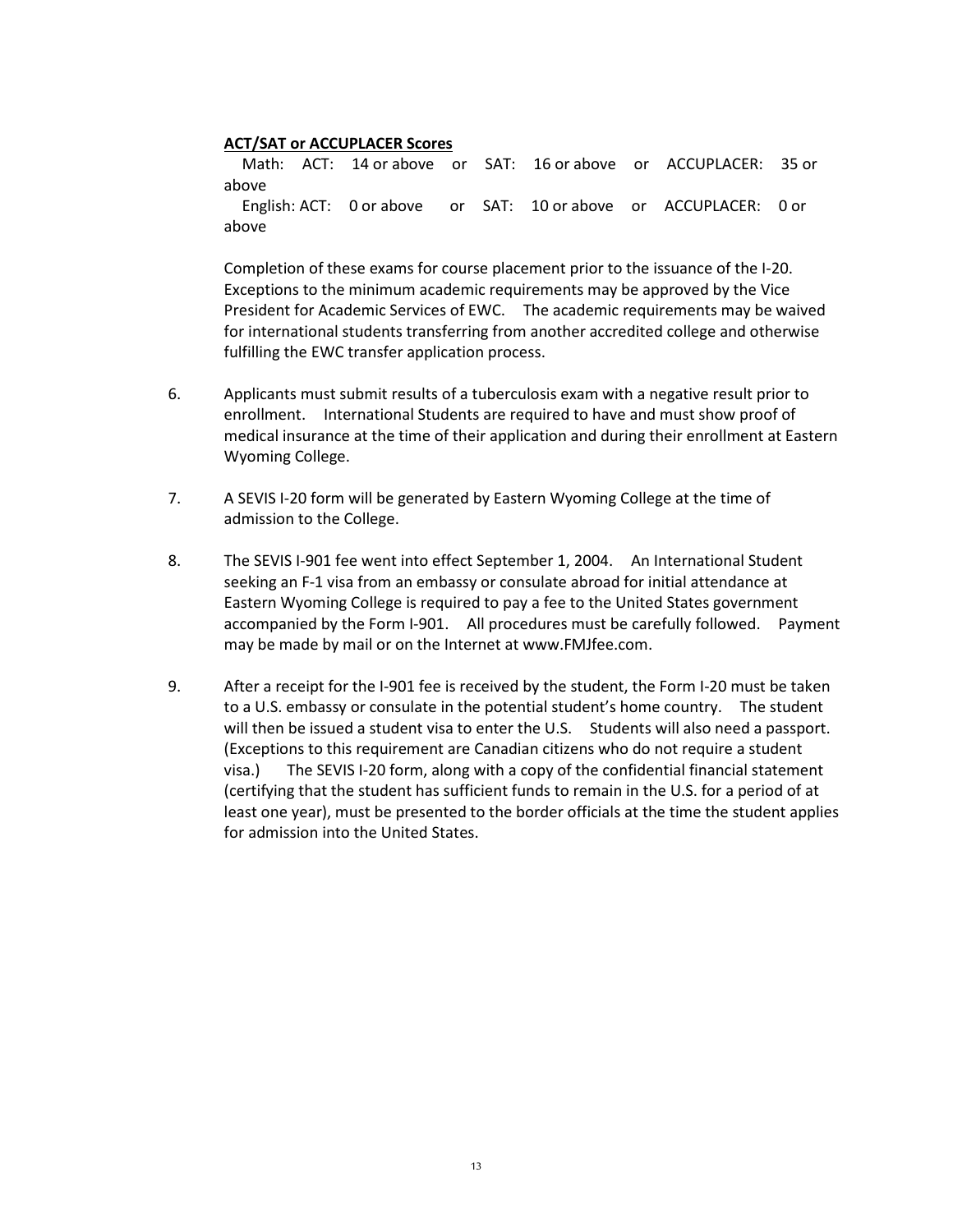### **BOARD POLICY 5.10: ACTIVITY SPONSORSHIP**

*Adopted 7/20/05 Revised 11/8/05(RF), 3/9/10*

Eastern Wyoming College will sponsor no off-campus student activities that occur outside the school year unless playoff competition is involved. This restriction would cover all student activities offered by the College which include: those clubs listed under campus life in the Eastern Wyoming College catalog.

Sponsors of activities which might be hazardous to students must ensure that all the participants have knowledge of the skills and safety precautions required of the activity.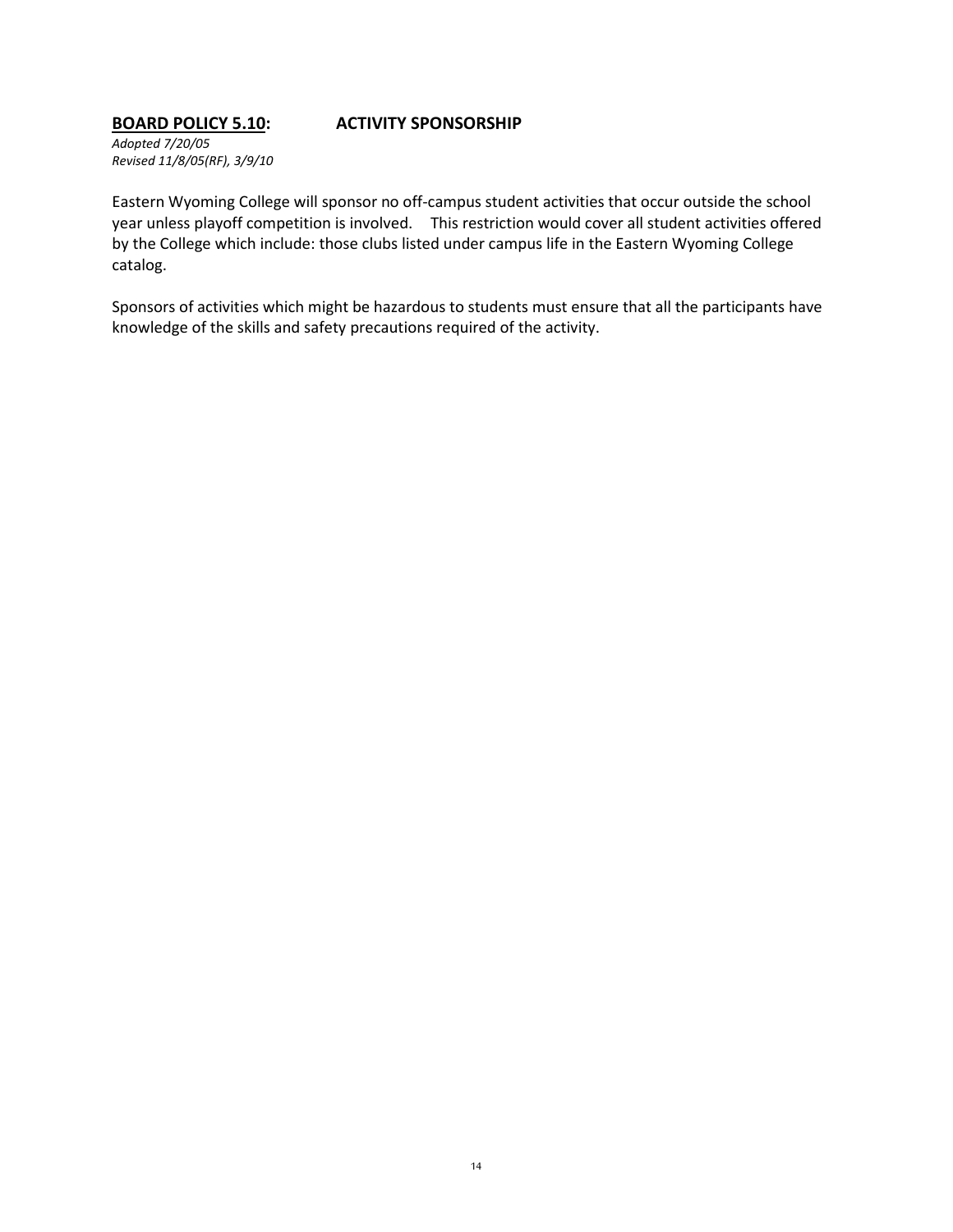# **BOARD POLICY 5.11: RESIDENCE CLASSIFICATION POLICY**

*Adopted 9/14/93 Revised 11/8/05(RF), 3/9/10*

In accordance with Wyoming Community College Commission rules, the EWC Board of Trustees will determine residency classification according to EWC Administrative Rule 5.11.1.

### **Administrative Rule 5.11.1: RESIDENT CLASSIFICATION REGULATIONS**

*Adopted 11/9/99 Revised 11/8/05(RF), 3/9/10*

A student previously classified as a non-resident may be reclassified any time prior to the end of the published refund period of any term in which he/she qualifies. A student who is classified as a resident by one Wyoming community college will be considered a resident at all Wyoming community colleges per Wyoming Community College Commission Rules; Chapter 7, Section 5.

# **CLASSIFICATION PROCEDURES**

- 1. Residence classification shall be made for each student at the time the application for admission is accepted and whenever a student has not been in attendance for more than one (1) semester.
- 2. Only individuals or their legal dependents who are U.S. citizens or are in an immigrant status may qualify for residency.
- 3. Community college districts may require applicants to supply information to document residency status.

### **RESIDENCE**

Any of the following may be used by a student and would result in an individual being classified or reclassified as a Wyoming resident for tuition purposes:

- 1. A graduate of a Wyoming high school or recipient of a GED in Wyoming who enrolls in a community college within twelve (12) months of high school graduation;
- 2. An individual who can provide written verification that he/she has lived in Wyoming continuously for one (1) year prior to enrolling;
- 3. A legal dependent under the age of 24, or a spouse of a resident of the State of Wyoming who qualifies as a resident based upon this policy;
- 4. A legal dependent under the age of 24 of a Wyoming Community College graduate;
- 5. A student who marries a Wyoming resident shall be granted resident classification at the beginning of the next term following the marriage;
- 6. An individual on active duty in Wyoming with the United States Armed Forces, Wyoming National Guard or Reserves, and his/her legal dependents;
- 7. An individual who can provide written verification from an employer that he/she will be employed full-time in Wyoming for an anticipated period of not less than seven (7) months;
- 8. Persons temporarily absent from the state due to military service, attendance at educational institutions, or other types of documented temporary absences will not have their resident status voided by such absence.

### **EXCEPTIONS**

In accordance with W.S. 21-17-105, an individual who does not reside in Wyoming may be considered a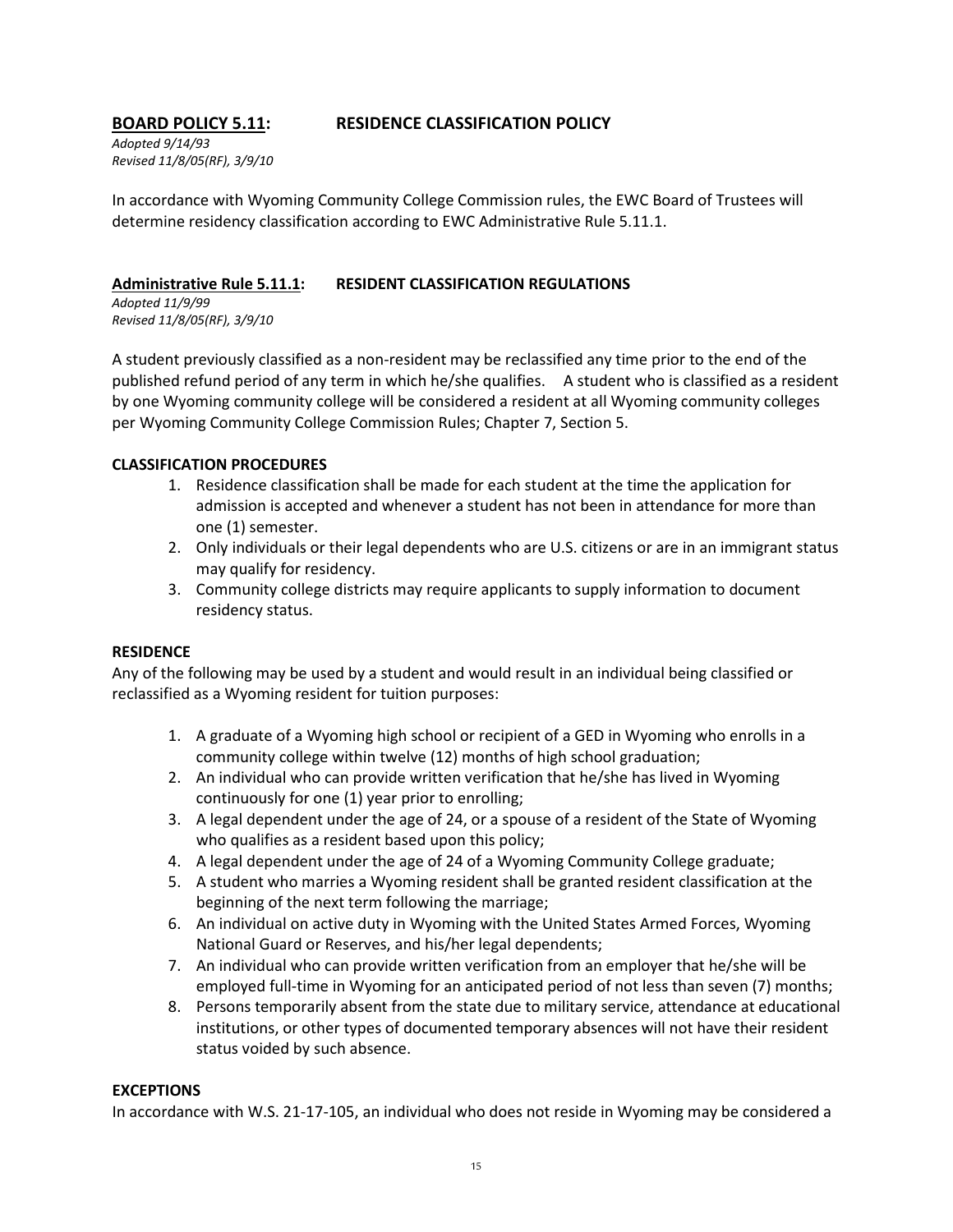resident for tuition purposes if he/she meets all of the following criteria:

- 1. Has been employed in Wyoming for at least seven (7) months, and such employment is the applicant's principal means of support;
- 2. Pays Wyoming property taxes;
- 3. Resides in a state with a similar law; and
- 4. Is willing to submit an affidavit to the above.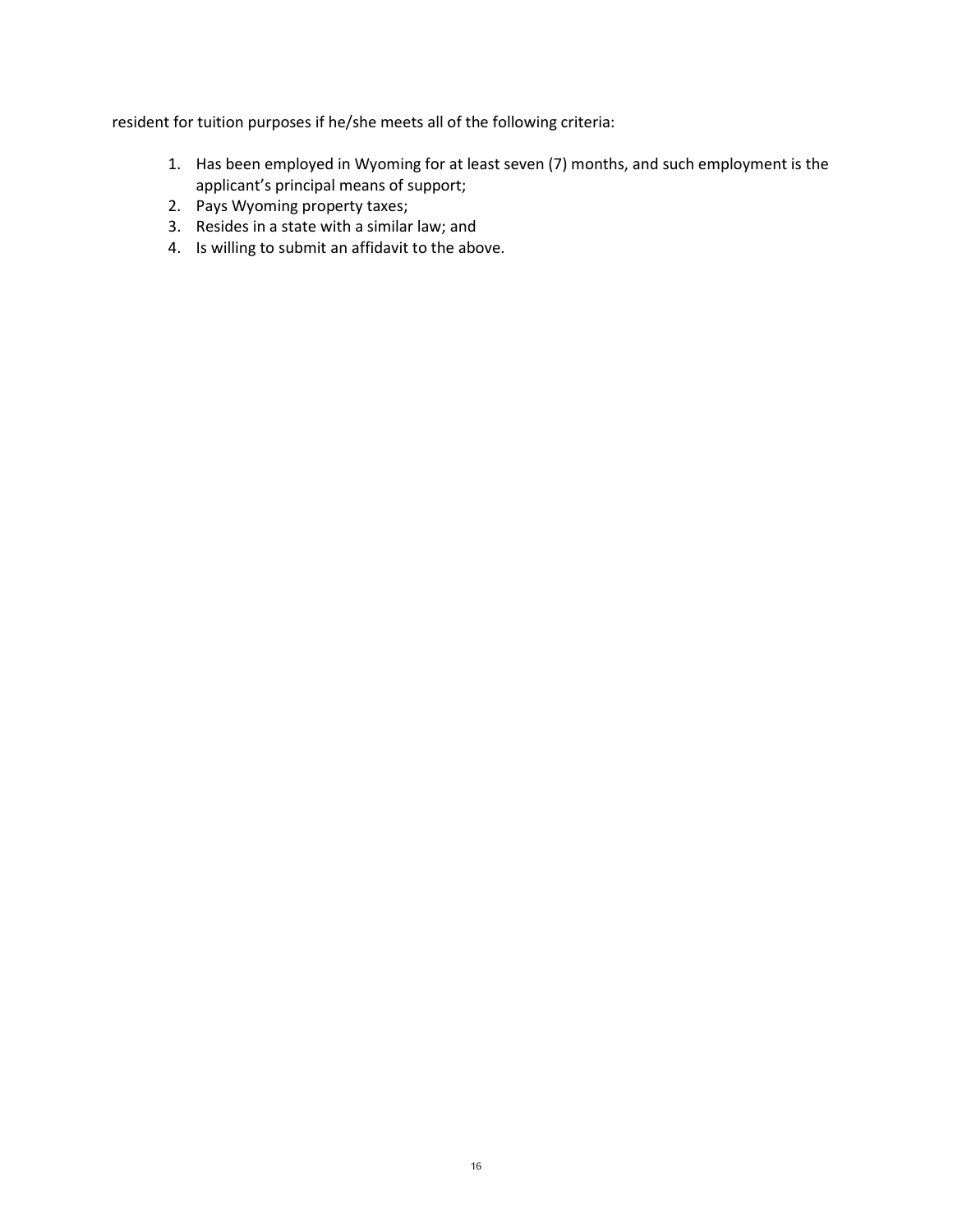### **BOARD POLICY 5.12: HIGH SCHOOL STUDENT TUITION POLICY**

*Adopted 1/14/03 Revised 11/8/05(RF), 3/9/10*

High school students attending a Goshen County School District high school may be given a tuition grant to enroll in EWC college credit classes on the Torrington campus of Eastern Wyoming College. Qualification requirements for receiving and continuing with an EWC tuition grant will be specified within the current college catalog. All fees and other associated costs of the courses will be the responsibility of the student.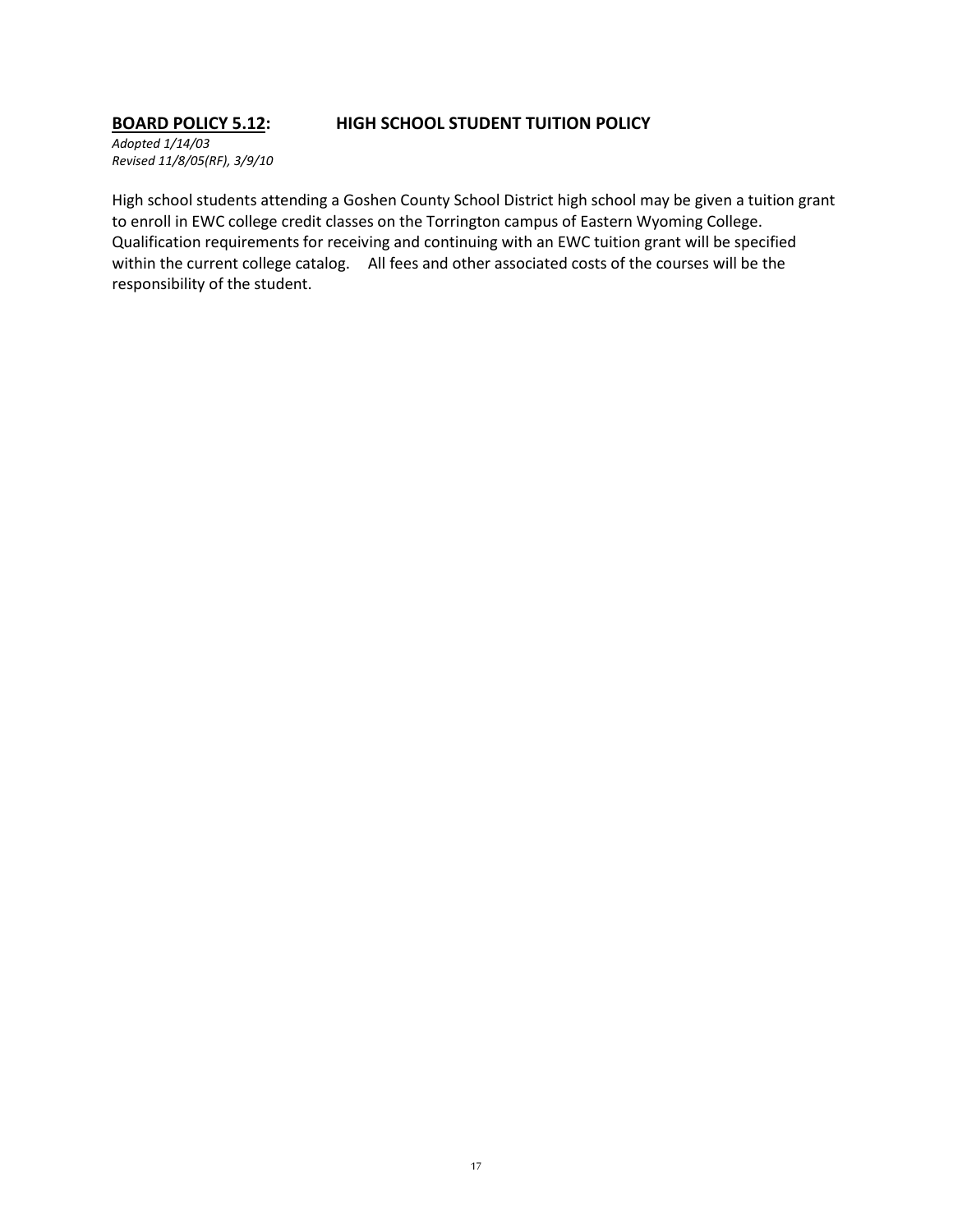# **BOARD POLICY 5.13: STUDENT CODE OF CONDUCT**

*Adopted 7/20/05 Revised 11/8/05(RF), 3/9/10*

Colleges recognize the student as an adult pursuing an education. Just as a student does not lose citizenship rights upon enrolling at a college, the student also does not become immune to society's obligations and laws or to the responsibilities of daily living in a broader society. In general, the behavioral norms expected of the college student are those of common decency and decorum, recognition of and non-infringement upon the rights and property of others and of the college, honesty in academic work and all other activities, and observance of local, state, and federal laws.

When students enter Eastern Wyoming College, they take upon themselves certain responsibilities and obligations, including satisfactory academic performance and social behavior consistent with the lawful purposes of the college. Student conduct, therefore, is not considered in isolation within the college community but as an integral part of the education process. All students are expected to know and abide by this code of student conduct. A copy of the student code shall be available at the College library and may be inspected upon request.

### **PROHIBITED CONDUCT**

The following conduct is prohibited: interference with the rights or freedoms of others; wrongful utilization of goods, services, or information; and criminal conduct.

Interference with the rights or freedoms of others shall include but not be limited to the following:

- 1. Disruption of the classroom learning environment, including but not limited to activities such as repeatedly leaving and entering the classroom without authorization, making loud or distracting noises, persisting in speaking without being recognized, or resorting to physical threats.
- 2. Assaulting, striking, or in any way unlawfully threatening or causing physical harm to another.
- 3. Unlawfully threatening, harassing or stalking another.
- 4. Participating in any actual or threatened non-consensual sexual act.
- 5. Participating in sexual harassment.
- 6. Participating in unlawful harassment of acts or threats directed toward individuals or groups including groups defined by race, creed, national origin, disability and Vietnam veteran status.
- 7. Participating in any act of hazing of any variety by an individual or group. "Hazing" includes, but is not limited to, an act which endangers the mental or physical health or safety of a student or which destroys or removes public or private property.
- 8. Unlawful possession of or unlawful use of firearms or dangerous weapons of any kind.
- 9. The use and/or possession of alcoholic beverages on college-owned or controlled property or being under the influence of alcoholic beverages while operating a vehicle on college owned or controlled property.
- 10. The unlawful possession or use of any drug or controlled substance including but not limited to stimulant, depressant, narcotic, prescription medication, or hallucinogenic drug or substance, or marijuana), or the unlawful sale or distribution of any drug or controlled substance.
- 11. Participating in the destruction of or otherwise vandalizing the public or private property of others.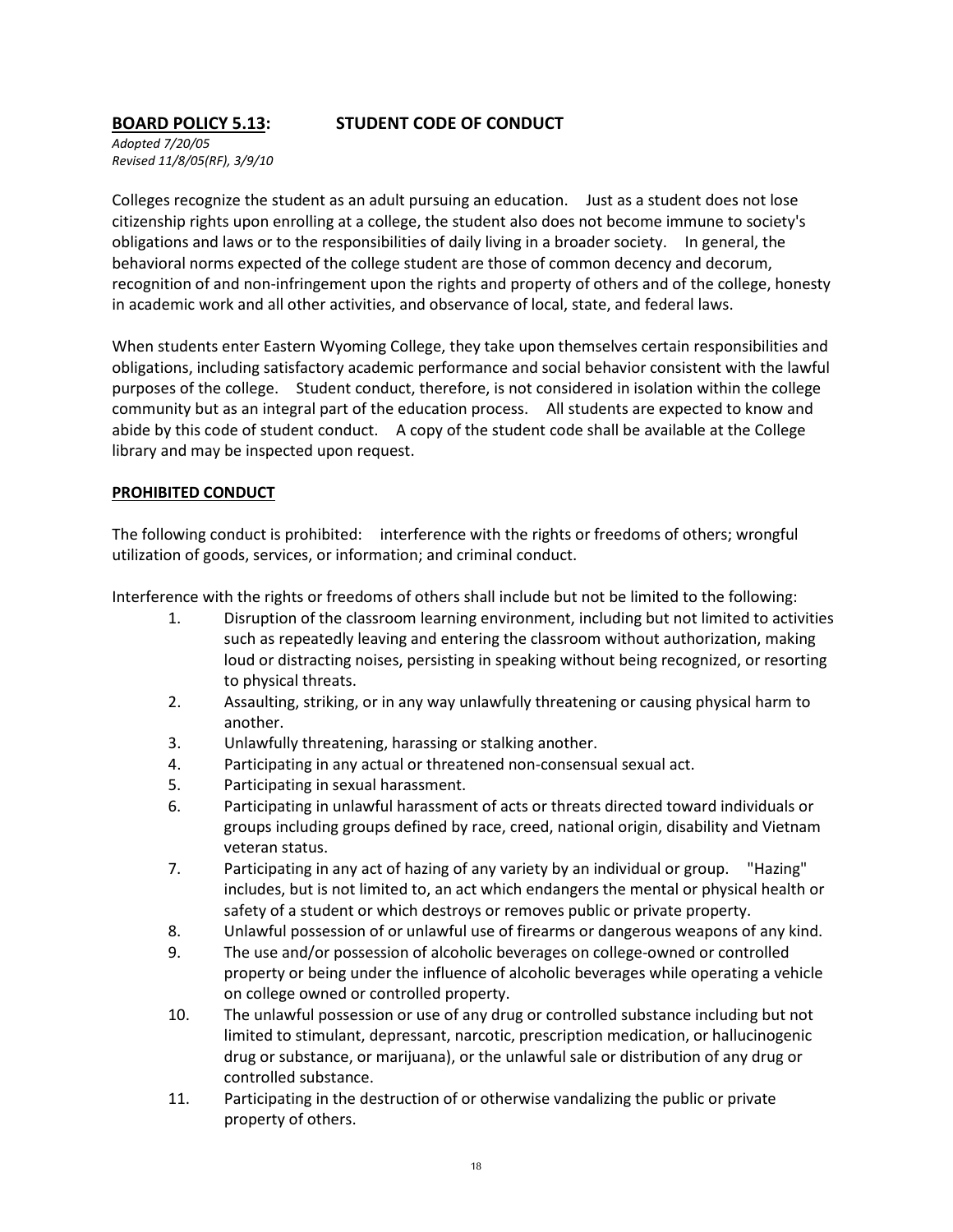- 12. The unlawful trespassing upon or forcefully entering public or private premises without authorization.
- 13. Possessing or using unlawful explosives or other dangerous devices.
- 14. Unlawfully creating a safety hazard, or health hazard. Starting a fire in an unsafe manner or location that poses a risk to others.
- 15. Activating a fire alarm or pre-alarm cover without the existence of a fire or a similar emergency situation. Directing that others activate a fire alarm or pre-alarm cover without the existence of a fire or a similar emergency situation.
- 16. Rendering inoperable or abusing a fire alarm, extinguisher, or other safety device located upon public property.
- 17. Participating in any activity that disturbs the peace, disrupts the lawful orderly activities of others, or otherwise interferes with any lawful college activity or function.
- 18. Visiting in the residence hall rooms in a manner that is in violation of the housing regulations.
- 19. Participating in unlawful gambling in any form.
- 20. Participate in the unlawful operation of a motor vehicle in a manner that threatens the safety of people or property.
- 21. Possession of an animal on campus in violation of residence hall policy or college policy.
- 22. Littering.
- 23. Throwing or otherwise ejecting any objects from windows or roofs of college buildings.
- 24. Unlawfully conveying false information.

### **Wrongful Utilization of Goods, Services, or Information shall include but not be limited to the following:**

- 1. Plagiarism, cheating, and other forms of academic dishonesty, or facilitating any such act.
- 2. Failure to promptly meet financial responsibilities to the institution.
- 3. Stealing from and/or possessing without authorization, any property or services from another person, group of people, or the college.
- 4. Embezzling, defrauding, or procuring any money, goods, or services under false pretenses.
- 5. Possessing, purchasing, or receiving property, money, or services knowing them to have been stolen or embezzled.
- 6. Issuing a check on campus knowing that it will not be honored when presented for payment.
- 7. Duplicating keys, computer access codes and other devices without proper authorization.
- 8. Forging, altering, or causing any false information to be entered on an administrative record or presented at an administrative proceeding.
- 9. Unauthorized use of long distance caller identity codes.
- 10. Unauthorized use of the computer system, computer access codes, and restricted areas of computer services.

### **Criminal Conduct**:

The violation of a local, state or federal criminal statute shall be a violation of this code, whether or not such violation is prosecuted by public officials. The college may refer such violations to appropriate law enforcement agents.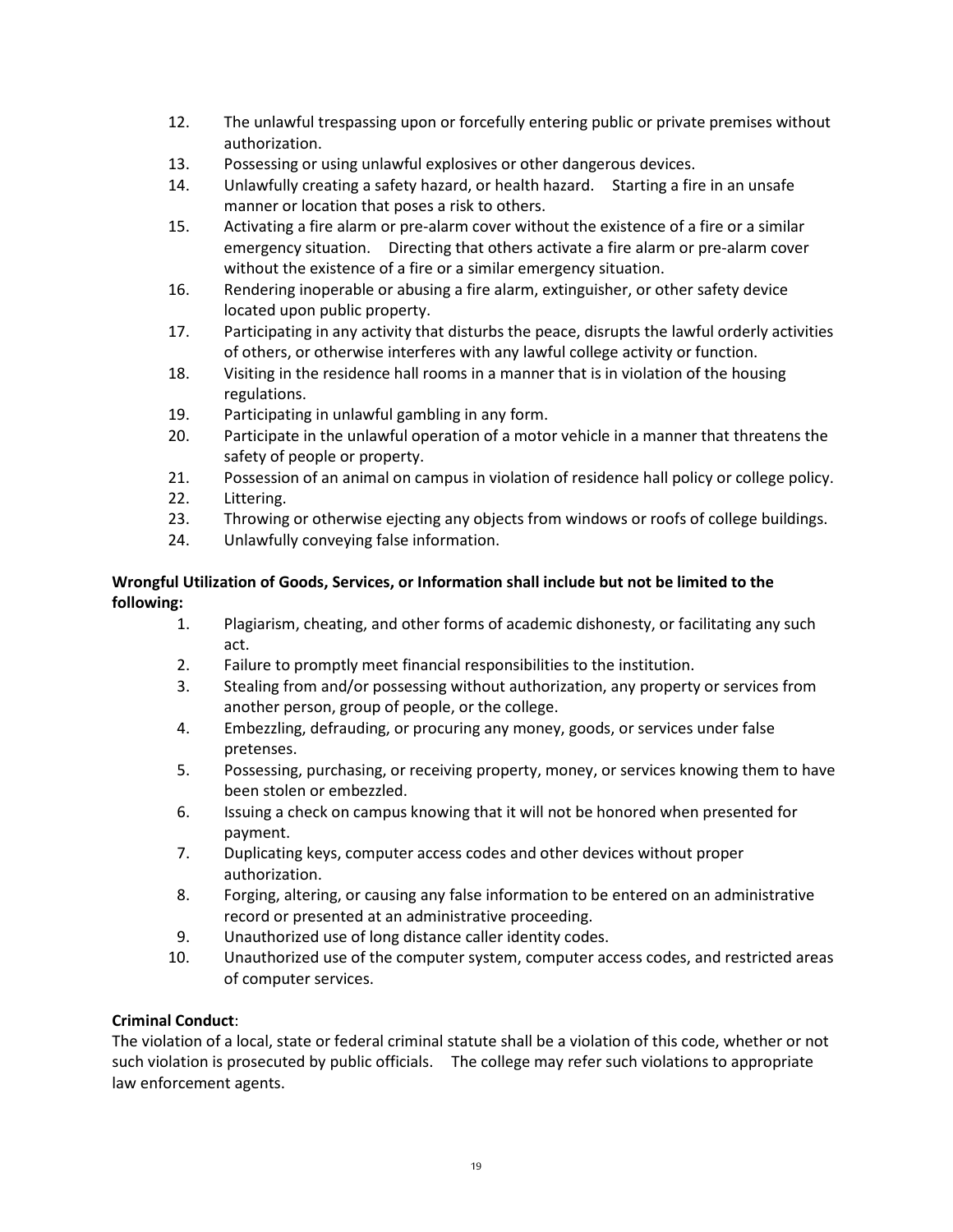# **SANCTIONS**

Upon a determination that a student or organization has violated any of the rules, regulations, or disciplinary offenses set forth in the regulations, the following disciplinary sanctions may be imposed, either singly or in combination, by the appropriate institution officials:

- 1. Warning: Notice, in writing, that the student is violating or has violated institutional rules and that continuation or repetition of similar misconduct, within a prescribed period of time, may cause for further disciplinary action and more severe sanctions.
- 2. Restitution or Reimbursement: Reimbursement for damage to or misappropriation of property or for personal injury costs.
- 3. Mandatory Community Work: Assigned campus and/or community service appropriate to the offense.
- 4. Mandatory workshop for alcohol or drug-related misconduct.
- 5. Personal counseling referral.
- 6. Class Attendance: The individual enrolls in and completes a class that helps the person understand why the conduct is prohibited.
- 7. Restriction or Revocation of Privileges: Restriction or revocation of certain student privileges for a specified period of time.
- 8. Residence Hall Probation: Warning that further violation of guides to residence hall living may result in expulsion from campus housing and/or revocation of privileges to live in campus housing for a specified period of time.
- 9. Disciplinary Probation: Warning that further violation of specified regulations within the probationary period, are likely to result in more severe disciplinary sanctions, to include suspension from the institution.

The following sanctions may be assigned only by the Vice President for Student Services:

- 1. Probation: Warning that violation of any institutional regulation within the probationary period may result in more severe disciplinary sanctions, to include suspension or expulsion from the institution.
- 2. Suspension: Termination from classes and other privileges or activities for a period not to exceed two years. Suspension will be noted on a student's permanent record (transcript).
- 3. Disciplinary Dismissal: Permanent termination of student status. Disciplinary dismissal will be noted on a student's permanent record (transcript).

# **INFORMAL GRIEVANCE PROCEDURE** – **(As it pertains to students)**

In order to insure the most complete processing of complaints or concerns within the environs of Eastern Wyoming College, the College adopts the following procedures: The first procedure, the informal grievance procedure, is designed to permit an expedited and orderly processing of all complaints or concerns of students in an informal manner, while at the same time insuring that the complaints are fully explored and that a reasonable effort has been made to resolve the difficulties without the necessity of formal grievance proceedings.

The informal complaint procedure may be utilized to resolve any student or personnel problems arising at the college.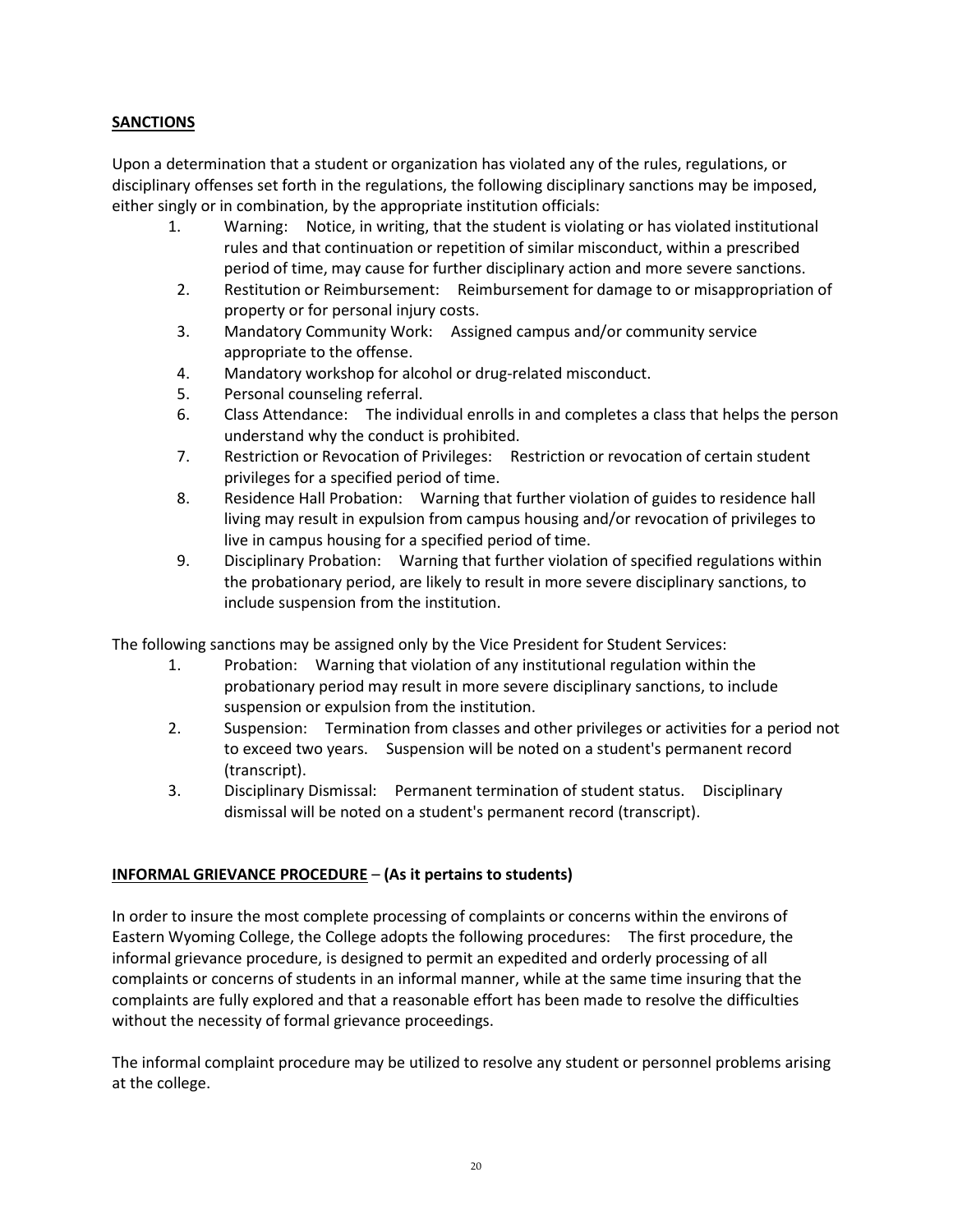If the grievance cannot be resolved through this informal procedure, the person or persons involved may avail themselves of the formal grievance procedure.

The informal complaint process is limited to fifty (50) calendar days from the alleged event. Complaints of events exceeding 50 days prior to statement of the complaint shall be handled through the formal complaint procedure. Any student who has a complaint may utilize this informal complaint procedure. In implementing this procedure, the complaining party should proceed as follows:

- 1. A complaint should be discussed initially between the persons involved; many problems may be resolved on this one-to-one basis.
- 2. If the persons(s) concerned are unable to resolve the problem on a one-to-one basis, the following procedures should be followed:
	- (a) In the event that the grievance concerns the College President, the complaint will be submitted to a mediation committee of three individuals. One individual shall be selected the complainant, one by the College President, and the two selected individuals shall jointly select a third individual. This committee shall then make recommendations in an effort to resolve the matter.
	- (b) A student should define the complaint to the appropriate Division Chairperson regarding instructional personnel or matters; and to the appropriate student activities director regarding noninstructional personnel or matters.

This informal procedure does not rule out discussions among the complainant, his/her supervisors, or any other person who may assist in resolving the situation, including the Vice President in charge of the particular depart or activity involved. The Board of Trustees should not be involved in any informal discussion of the grievance with any party involved.

In the event the above procedure does not result in a mutually agreeable solution, the student may file a formal grievance which will then be processed in accordance with the procedures set forth within the College's Formal Grievance Procedure.

# **FORMAL GRIEVANCE PROCEDURE** – **(As it pertains to students)**

If the complaining party or parties have been unable or unwilling to resolve the complaint utilizing the procedures available under the "Informal Complaint Procedure," the complaining party or parties may proceed to file a formal grievance.

- 1. The formal grievance procedure begins with the filing of a written complaint. The written complaint must be filed within ten (10) working days following the alleged event, or ten (10) working days after unsuccessfully resolving the complaint informally. The format of the written formal grievance shall contain the following:
	- a. A concise statement of the grievance;
	- b. A complete description of the action(s) of all parties involved;
	- c. A detailed description of the alleged events;
	- d. The date of the alleged occurrence;
	- e. The place of occurrence of the alleged events;
	- f. The relief or remedy sought by the complainant.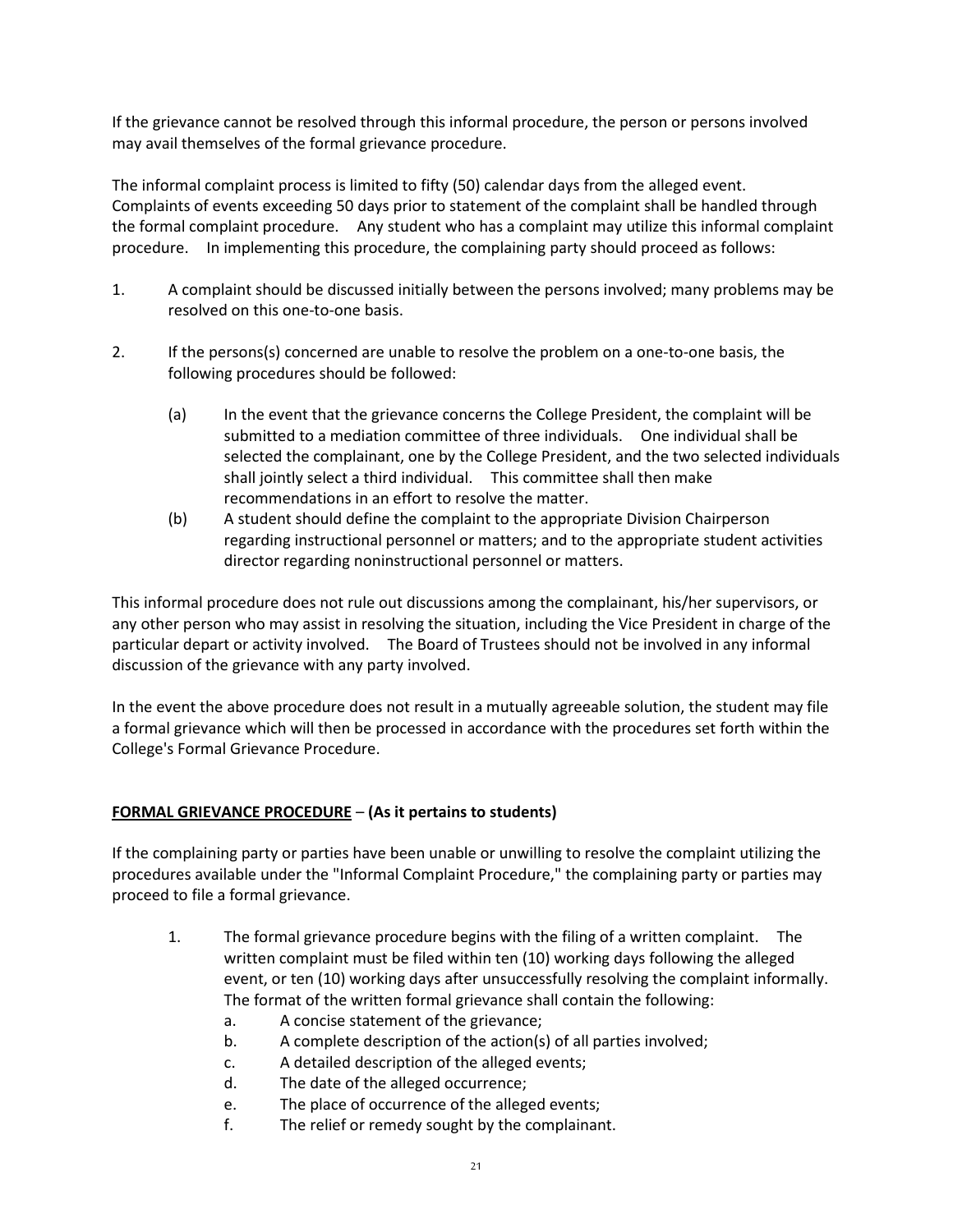- 2. If the grievant is a student, the grievant shall submit the written complaint to the appropriate Division Chairperson, if the grievance involves instruction matters, and to the Vice President for Student Services if the grievance involves noninstructional matters.All formal student complaints are kept on file in the Vice President for Student Services office. The Division Chairperson, or Vice President for Student Services shall notify the relevant parties in the dispute of the receipt of the formal grievance within five (5) working days, shall investigate, facilitate, and answer the grievance in writing.
- 3. If either party is dissatisfied with the written decision from the, Division Chairperson or Vice President for Student Services, either party may request a review by the Grievance Review Committee. Such request must occur within five (5) working days after receiving the written decision from the Division Chairperson or Vice President for Student Services. The Grievance Review Committee shall conduct an investigation of the matter within ten (10) working days after the request is submitted. A written decision shall be submitted to the respective parties within five (5) working days after the investigation is completed.
- 4. If either party is dissatisfied with the written decision of the Grievance Review Committee, either party may request a review of the decision by the College President. The request must occur within five (5) working days after receiving the written decision from the Grievance Review Committee. The President shall conduct an investigation of the matter within ten (10) working days after the request is submitted. A written decision shall be submitted to the respective parties within five (5) working days after the investigation is completed.
- 5. If either party is dissatisfied with the written decision of the College President, either party may request a hearing before the Board of Trustees. Such a request for hearing must occur within five (5) working days after receiving the written decision from the College President. The Board shall then conduct a formal hearing in accordance with its Rules of Practice For Contested Cases.
- 6. COLLEGE PRESIDENT. If the grievance or complaint concerns the College President, the formal Complaint shall be submitted directly to the Grievance Review Committee within ten (10) working days following the alleged event, or ten (10) working days after unsuccessfully resolving the complaint informally. The Grievance Review Committee shall conduct an investigation of the matter within fifteen (15) working days after the Complaint has been submitted. A written decision shall be submitted to the respective parties within five (5) working days after the investigation is completed. If either party is dissatisfied with the written decision of the Grievance Review Committee, either party may request a hearing before the Board of Trustees. Such a request for hearing must occur within five (5) working days after receiving the written decision from the Grievance Review Committee. The board shall then conduct a formal hearing in accordance with its Rules of Practice For Contested Cases.
- 7. Student Grievance Review Committee:
	- Administrator (Chairperson) appointed by the College President
	- Professional Staff Member appointed by the Chairperson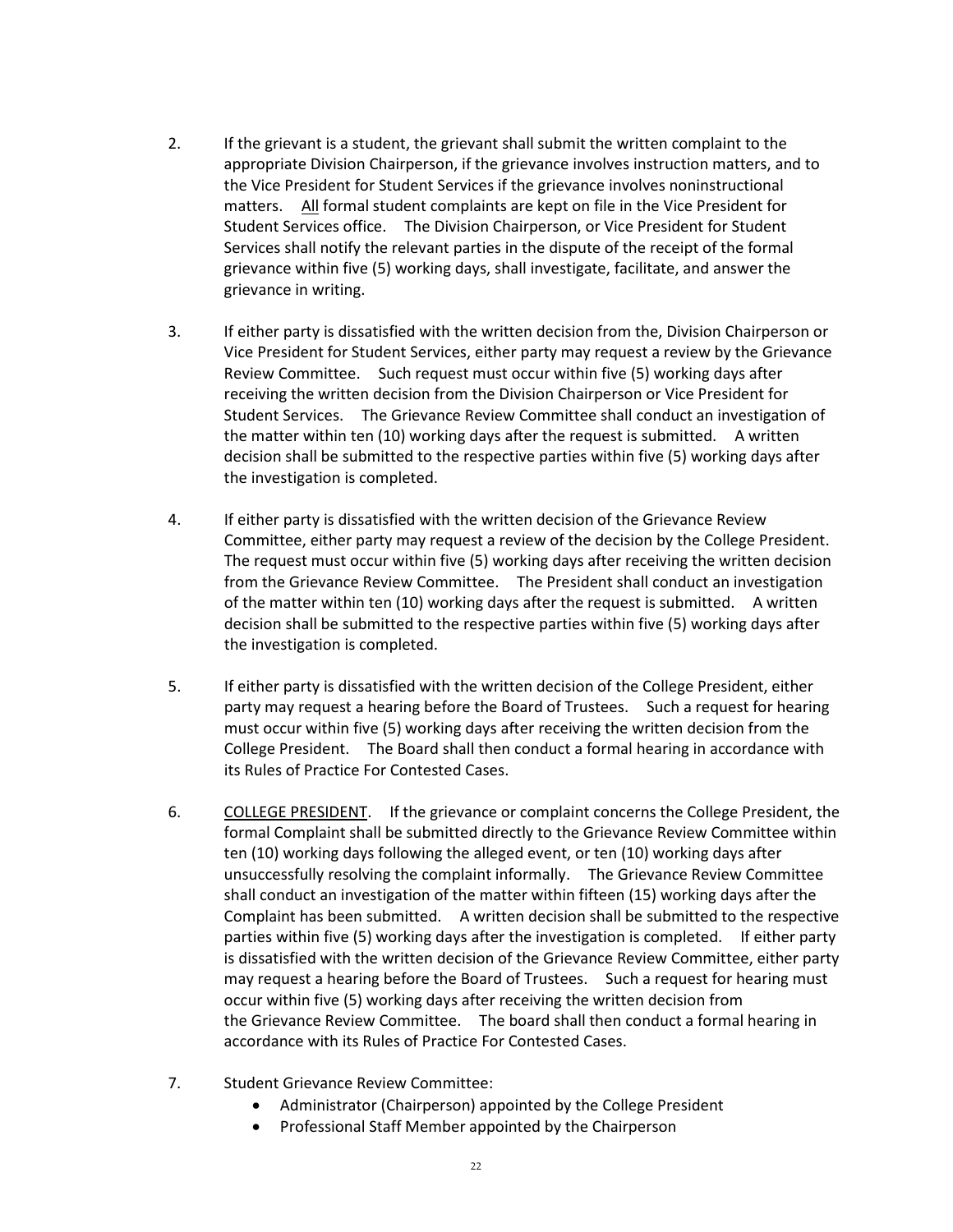- Faculty Member appointed by the Chairperson
- Classified Staff Member appointed by the Chairperson
- Student Senate Member recommended by Student Senate President

### **WHAT IS SEXUAL HARASSMENT**

Sexual harassment is an abuse of power which is demeaning and interferes with the ability to work or participate in an educational setting. Sexual harassment, including peer sexual harassment is a form of prohibited sex discrimination. Thus, unwelcome sexual advances, requests for sexual favors, and other verbal or physical conduct of a sexual nature constitutes sexual harassment when the conduct is sufficiently severe, persistent, or pervasive to limit a student's ability to participate in or benefit from the education program, or create a hostile or abusive educational environment. Both male and female students are protected from sexual harassment; even when the harasser and the person being harassed are members of the same sex.

Sexual harassment can be blatant or it can be very subtle behavior. Blatant forms of sexual harassment include sexual propositions, inappropriate touching, unsolicited embracing or kissing, and assault or rape. Subtle forms include inappropriate or obscene jokes; intimate language, such as dear, sweetheart, darling, and leering. All forms of sexual harassment cause the victim to feel uncomfortable or threatened by the behavior and may cause the victim to fear retaliation such as the loss of job, poor grades, or physical harm.

Victims of sexual harassment may experience physical and emotional reactions to the behavior. Anger, depression, self-blame, denial and decreased self-esteem are common reactions to sexual harassment. Headaches, stomach disorders, inability to concentrate, insomnia, and backaches are sometimes experienced as symptoms of the stress that a victim feels. Students who have concerns about sexual harassment should contact the college affirmative action officer immediately.

### **SEXUAL HARASSMENT POLICY**

Definition: Eastern Wyoming College endorses the definition of sexual harassment provided under Title VII of the Civil Rights Act of 1964. Accordingly,

Unwelcome sexual advances, requests for sexual favors and other verbal or physical conduct of a sexual nature constitutes sexual harassment when (1) submission to such conduct is made either explicitly or implicitly a term or condition of an individual's employment, (2) submission to or rejection of such conduct by an individual is used as the basis for employment decisions affecting such individual, or (3) such conduct has the purpose or effect of unreasonable interfering with an individual's work performance or creating an intimidating, hostile or offensive working environment.

### **Policy Statement on Sexual Harassment**

Eastern Wyoming College strives to create a working and learning environment that is desirable for all employees and students.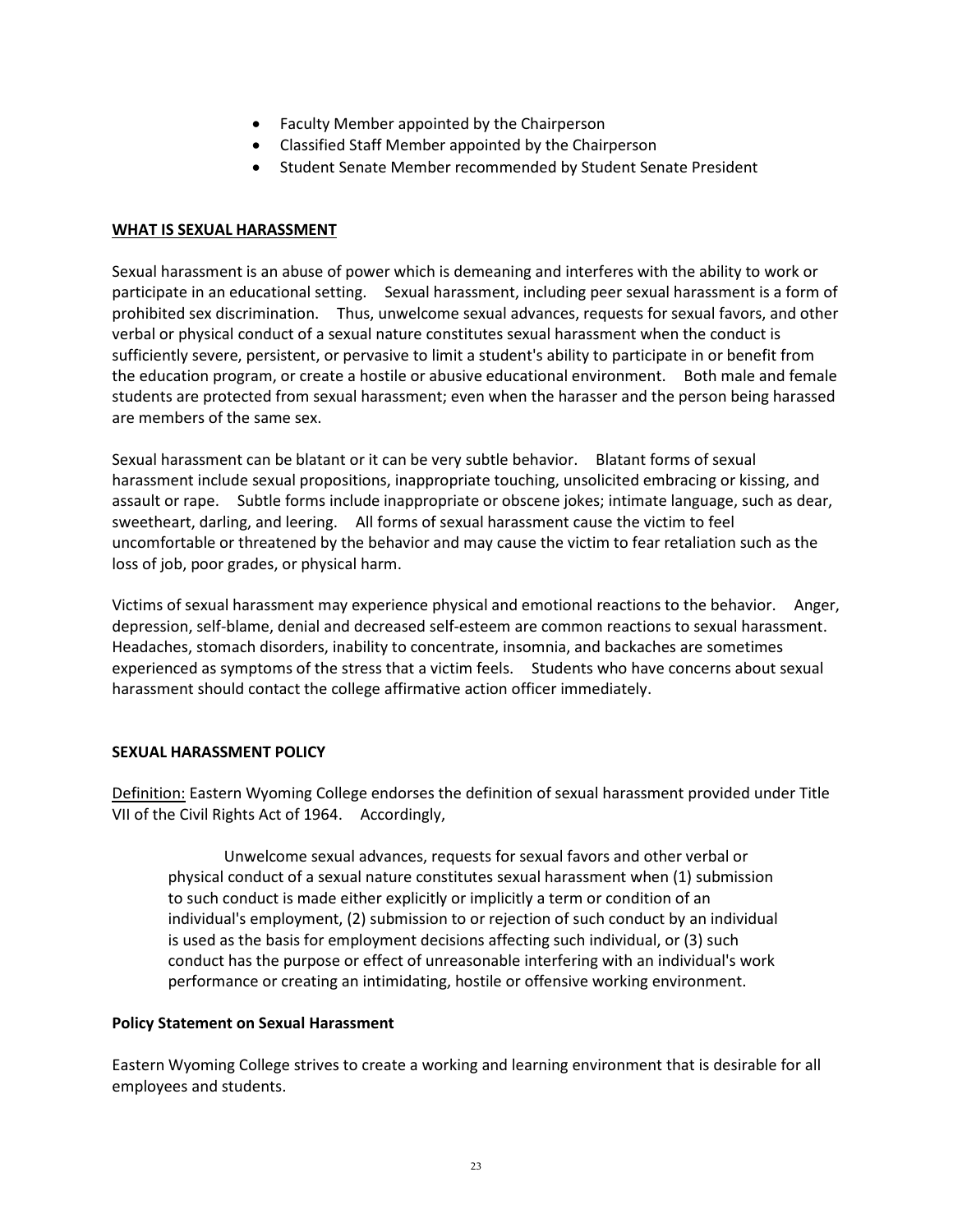Sexual harassment of employees or students is reprehensible, illegal and will not be tolerated at Eastern Wyoming College. Such activity which influences employment decisions or the academic success of students is contradictory and antithetical to the environment provided by this institution, and prompt and remedial action will be taken by Eastern Wyoming College upon any finding of sexual harassment.

All complaints of sexual harassment will be investigated. Employee complaints should be filed with the complainant's immediate supervisor or the Affirmative Action Officer. Student complaints should be registered with the relevant Division Chair or the Affirmative Action Officer. If the complaint cannot be resolved at this level, the College Grievance Procedure under EWC Grievance Policy No 1.7 should be followed. Victims of sexual harassment are strongly encouraged to disclose any episode(s) of sexual harassment. Such disclosure will assist EWC in its attempts to prevent future episodes of sexual harassment.

Any Eastern Wyoming College agent or employee who is found to have engaged in sexual harassment of another employee or student will be subject to disciplinary sanctions, which may include, but not limited to, written reprimand, demotion, transfer, required professional counseling, and/or termination of employment. Any student who violates this policy will be subject to prompt and appropriate discipline. Such discipline may result in the student being expelled from Eastern Wyoming College.

No employee or student shall suffer reprisal from Eastern Wyoming College as a consequence of filing a "good faith" complaint.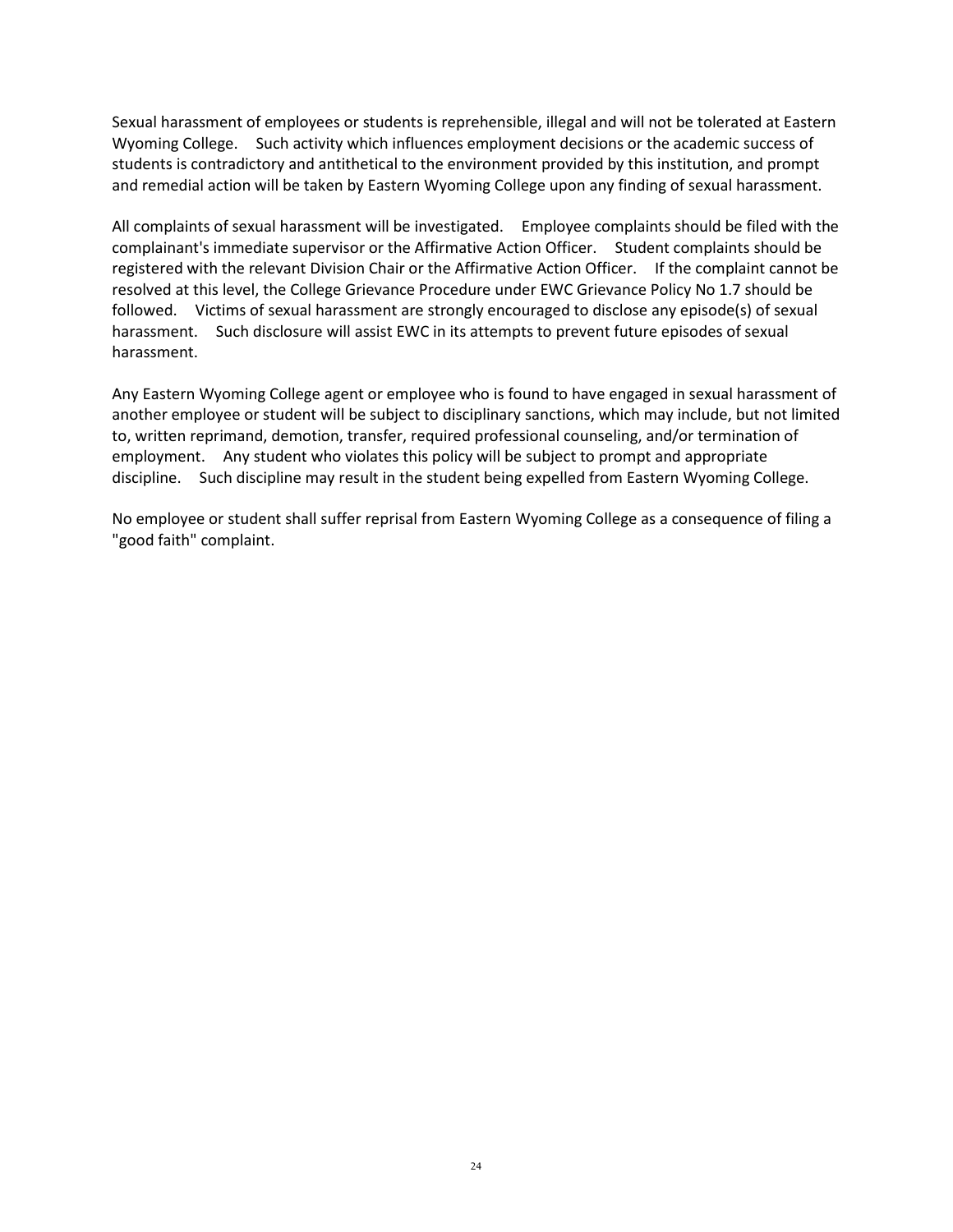### **Board Policy 5.14: STUDENT GRIEVANCE AND STUDENT COMPLAINT POLICY** *Adopted: 9/10/19*

Eastern Wyoming College (EWC) students have the right to pursue timely, legitimate grievances against employees of the College. Therefore, the College shall establish, publish, and follow a procedure that delineates the rights and responsibilities of the grieving party and the college employee against whom a grievance may be lodged.

### **Administrative Rule 5.14.1: STUDENT COMPLAINT PROCEDURE** *Adopted: 9/10/19*

The first procedure, the informal complaint procedure, is designed to permit an expedited and orderly processing of all complaints or concerns of students in an informal manner, while at the same time insuring that the complaints are fully explored and that a reasonable effort has been made to resolve the difficulties without the necessity of formal grievance proceedings.

The informal complaint procedure may be utilized by students to resolve any student/employee problem arising at the College. If the complaint cannot be resolved through this informal procedure, the person or persons involved may avail themselves of the formal grievance procedure.

The informal complaint process is limited to thirty (30) calendar days from the alleged event. Any student who has a complaint may utilize this informal complaint procedure. In implementing this procedure, the complaining party should proceed as follows:

- 1. The initial complaint should be first discussed between the persons involved; many problems may be resolved on this one-to-one basis.
- 2. If the individuals concerned are unable to resolve the problem on a one-to-one basis, the following procedures should be followed:
	- (a) Students should first define the complaint to the appropriate Department Head or Program Director regarding instructional personnel or matters; or to the appropriate supervisor regarding non-instructional personnel or matters.
	- (b) If the parties are unable to resolve the problems with assistance from the Department Head Program Director, or appropriate supervisor, they should next direct their complaint to the Dean.

This informal procedure does not rule out discussions among the complainant or any other person who may assist in resolving the situation, including the immediate supervisor in charge of the particular department or activity involved.

In the event the above procedure does not result in a mutually agreeable solution, the student may file a formal grievance with the Vice President for Student Services, which will then be processed in accordance to the procedures set forth within the College's Formal Student Grievance Procedure.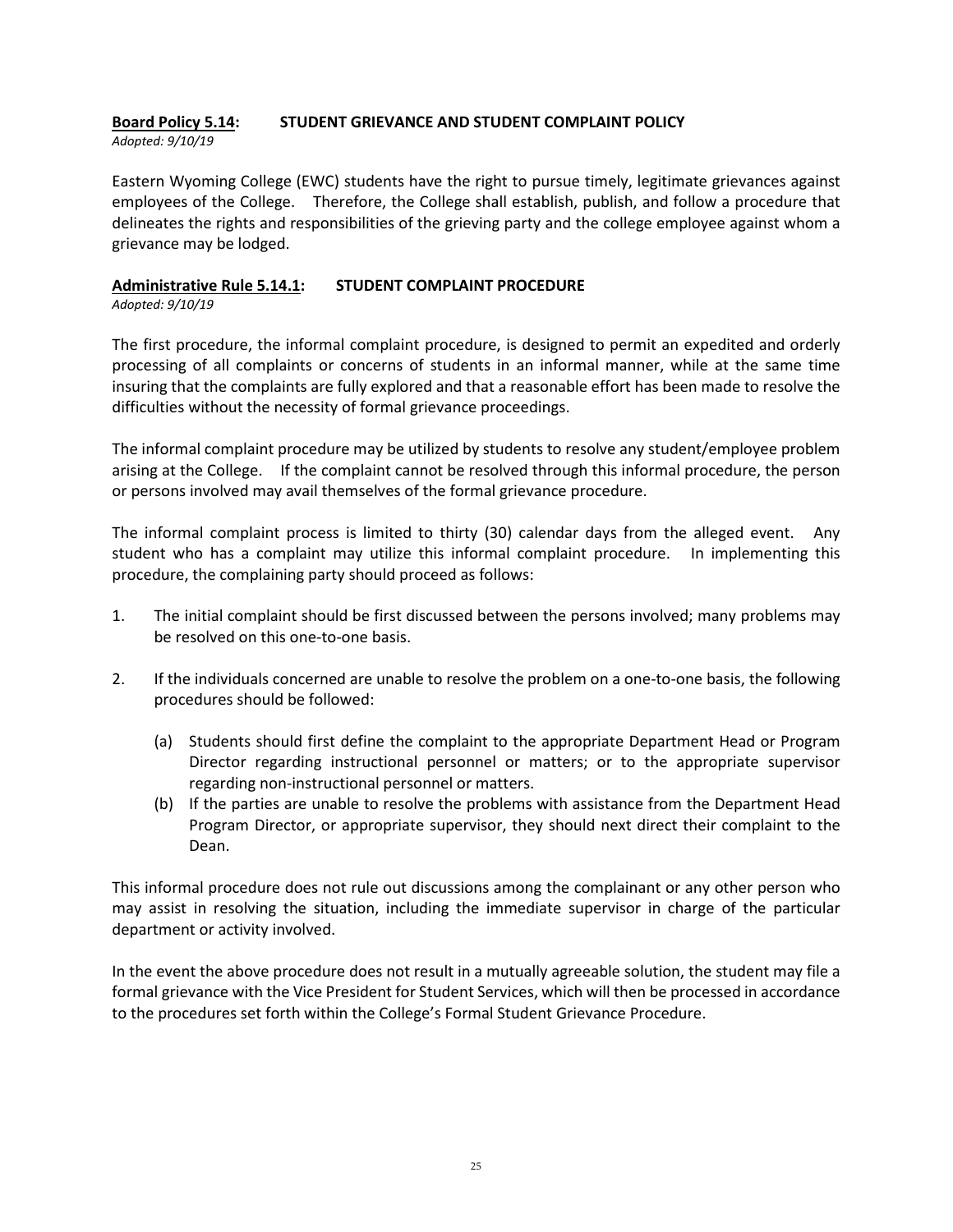# **Administrative Rule 5.14.2: STUDENT GRIEVANCE PROCEDURE**

*Adopted: 9/10/19*

### **Purpose**

The student grievance procedure provides a process for resolving certain student disputes with employees, decisions, and defined processes and procedures of the college. This procedure applies to all student issues, including but not limited to academic issues, student services, or administrative concerns. Students who wish to appeal final course grades should follow the Grade Appeal Process defined in Administrative rule 5.14.3.

Persons who were enrolled as students at Eastern Wyoming College (EWC) at the time the incident occurred may use the grievance procedure. The person filing the grievance must be the subject of alleged unfair treatment that is related to their status as a student or program participant. A grievance cannot be filed on behalf of another person.

*If the basis of the claim is discrimination and/or harassment based on federal or state civil rights laws, the student may use the College's grievance process or file a complaint directly with the Office of Civil Rights. Complaints may be filed with the OCR using OCR's electronic complaint from at the following website: [http://www.ed.gov/about/offices/list/ocr/complaintintro.html.](http://www.ed.gov/about/offices/list/ocr/complaintintro.html)*

### **Grievance Process**

- 1. EWC has established the grievance process to ensure that the student's rights are protected and the College community functions in an orderly manner.
- 2. Except as otherwise outlined herein, a grievance is a dispute of policy and/or procedure with college employees.
- 3. The following steps outline the formal steps the Student Grievance Committee and the Vice President for Student Services (VPSS) shall follow to ensure that all parties in the process receive fair and equitable treatment.

### **Student Grievances**

- 1. The basic outline of the procedure shall be included in the Student Handbook. The formal grievance procedure is not intended to replace informal complaint procedures, but only provides an additional avenue of dialog for students.
- 2. The Student Grievance Committee shall provide a prompt, fair, and equitable hearing for each grievance filed and submit a written recommendation to the VPSS. In some cases, the committee may determine, based on written evidence, that the grievance does not meet the definition of a grievance and shall so recommend a summary judgement to the VPSS without convening an internal meeting.
- 3. If a student has a disability and would like to request an accommodation to assist them through the grievance process they may do so by informing the VPSS. The VPSS will then work with disability services to accommodate the request.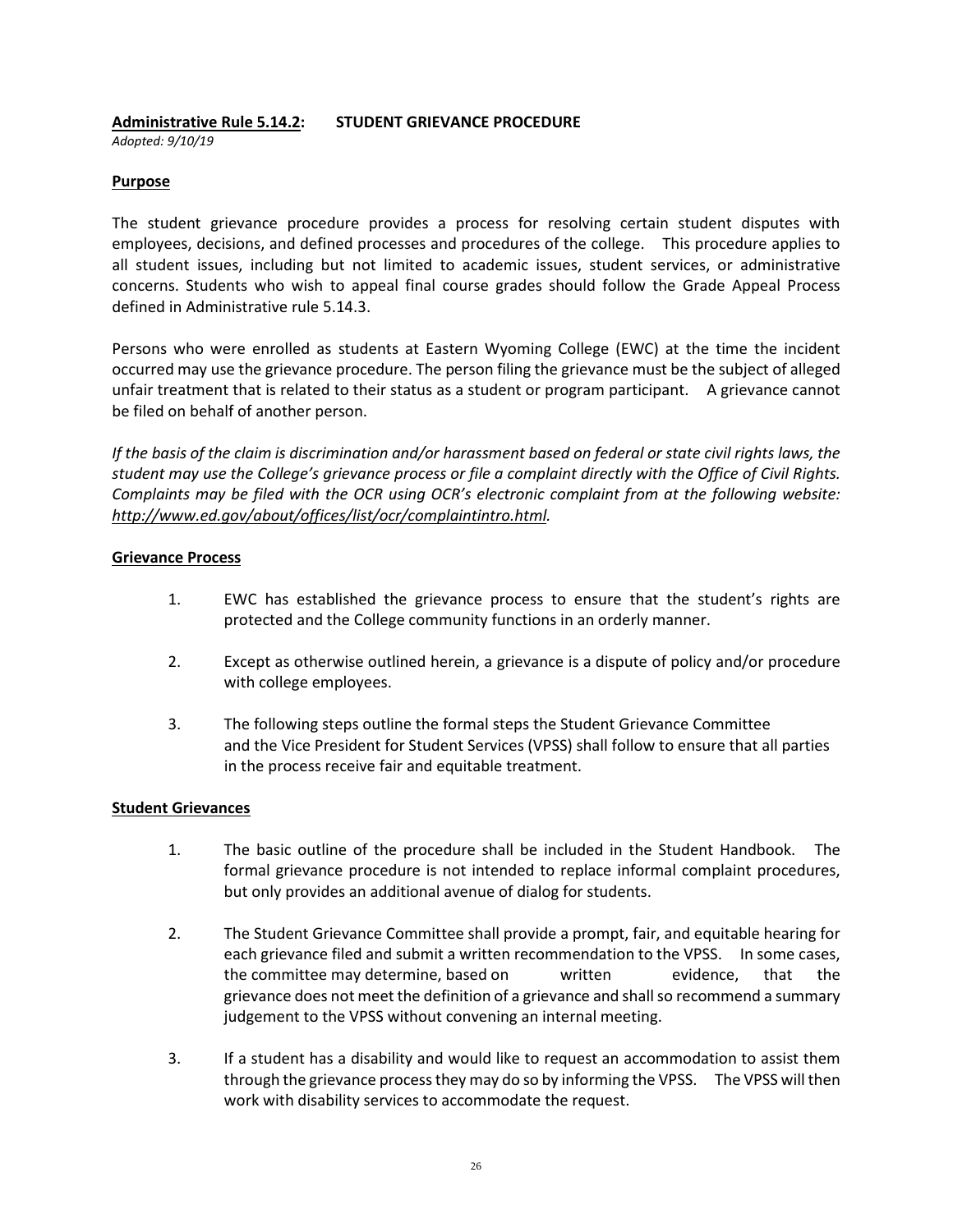### **Non-Grievable Matters**

The following matters are not grievable under this procedure except as noted:

- Matters over which the College is without authority to act.
- Final Course Grades.

### **Student Grievance Procedure**

### **1. Receiving grievance phase**:

- a. If efforts to resolve a complaint informally fail, the student may obtain a Student Grievance Form from the VPSS or in order to file a written complaint. The completed Student Grievance Form must be submitted to the VPSS within five (5) working days of the alleged unfair action or within five (5) working days of the unsuccessful resolution of the informal complaint process.
- b. After the written complaint is filed, the grievance enters the formal hearing phase and is remitted to the Student Grievance Committee for consideration.

### **2. Hearing phase**

- a. Within three (3) working days after the receipt of the written complaint, the VPSS will provide copies of the formal complaint to all parties involved.
- b. Within three (3) working days after the receipt of the written complaint, the VPSS will appoint a grievance committee.
- c. The Student Grievance Committee shall be composed as follows and shall have at least:
	- One professional/classified staff and one alternative selected by the Staff Alliance President.
	- One faculty member from the faculty at-large and one alternative selected by the Faculty Senate President, and
	- One (1) student and one alternative selected by the Student Senate President.

The chair of the Student Grievance Committee will be identified by the VPSS from within the designated committee and shall have voting privileges. The committee reserves the right to appoint a substitute member, who is acceptable to both parties, if a committee member and the alternative is unavailable to serve. The three (3) committee members shall constitute a quorum.

d. Within five (5) working days of receipt of the written complaint, the office or individual whose action is being grieved may submit a response to the Student Grievance Committee.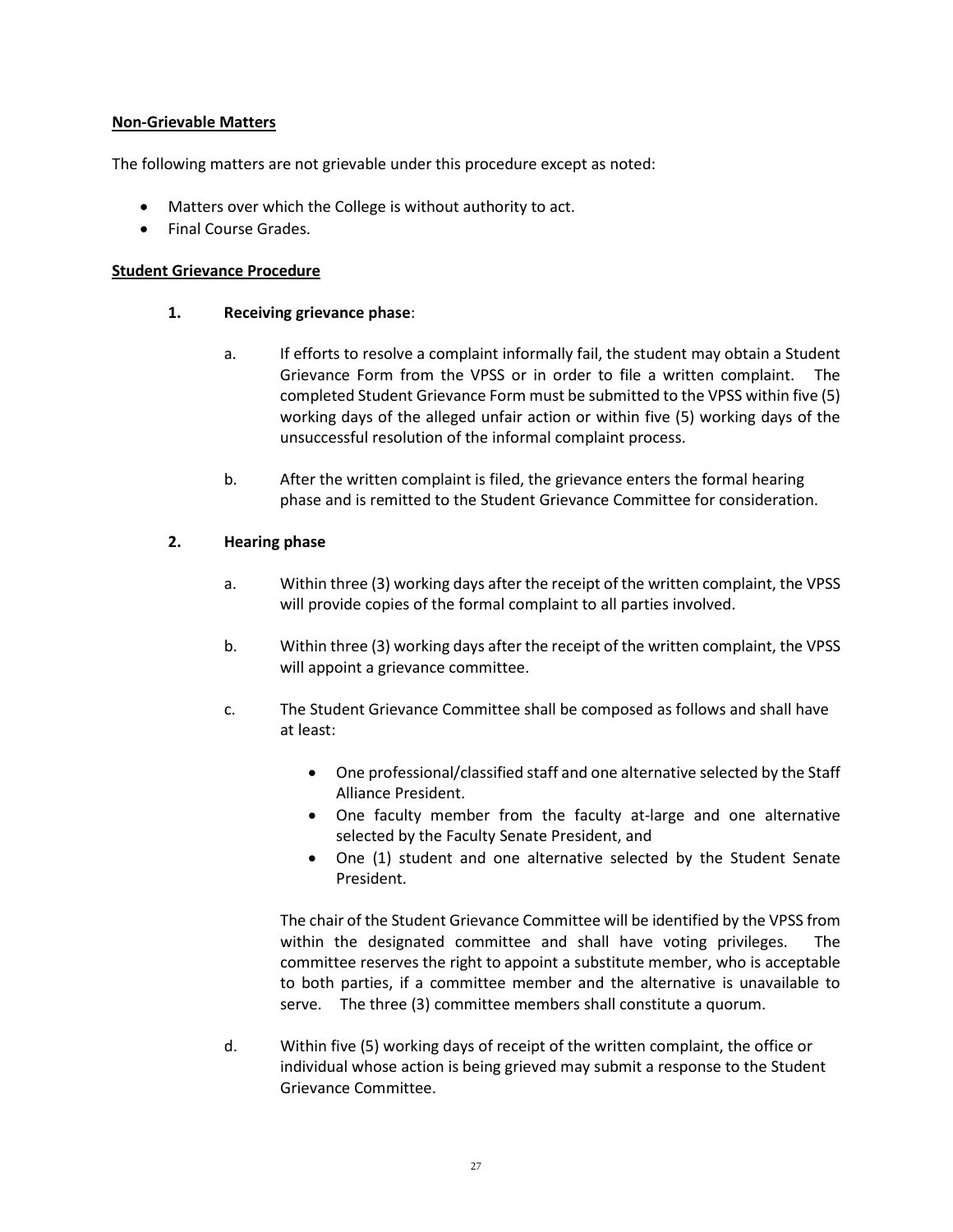- e. Within two (2) working days of receipt of the written response, the Student Grievance Committee will review the complaint and determine if the complaint constitutes a grievance. In some cases, the committee may determine, based on the written evidence, the grievance does not meet the definition of grievance and shall recommend to the VPSS the claim be dismissed.
- f. Within the next five (5) working days, the Student Grievance Committee will hold a hearing at which both the student who filed the grievance and the accused party shall have an opportunity to participate relevant information.
- g. Within the five (5) working days after the hearing, the committee shall submit written findings to the VPSS and make a recommendation to resolve the grievance. Copies of this recommendation will be provided to all parties involved.
- h. Either party may appeal in writing the recommendation within five (5) working days to the VPSS.

# **3. Appeals Process**

In the event of an appeal, the VPSS shall, within five (5) working days, give written notice to involved parties that an appeal of the recommendation has been received. The VPSS will review the appeal to determine if the appeal meets the limited grounds and is timely. The original finding will stand if the appeal is not timely or substantively eligible and that decision is final and binding. The party requesting appeal must show error as the original finding is presumed to have been decided reasonably and appropriately. The ONLY grounds for appeal are as follows:

- a. A procedural or substantive error occurred that significantly impacted the outcome of the hearing (e.g. substantiated bias, material deviation from established procedures); or
- b. To consider new evidence, unavailable during the original hearing or investigation, that could substantially impact the original finding. A summary of this new evidence and its potential impact must be included in the written appeal.
- c. Within five (5) working days, the VPSS will render a determination. The VPSS will inform in writing the findings to all parties within five (5) working days.

If the VPSS determines that new evidence should be considered, it will return the complaint to the Student Grievance Committee to reconsider in light of the new evidence, only. The deciding of the VPSS is final and binding.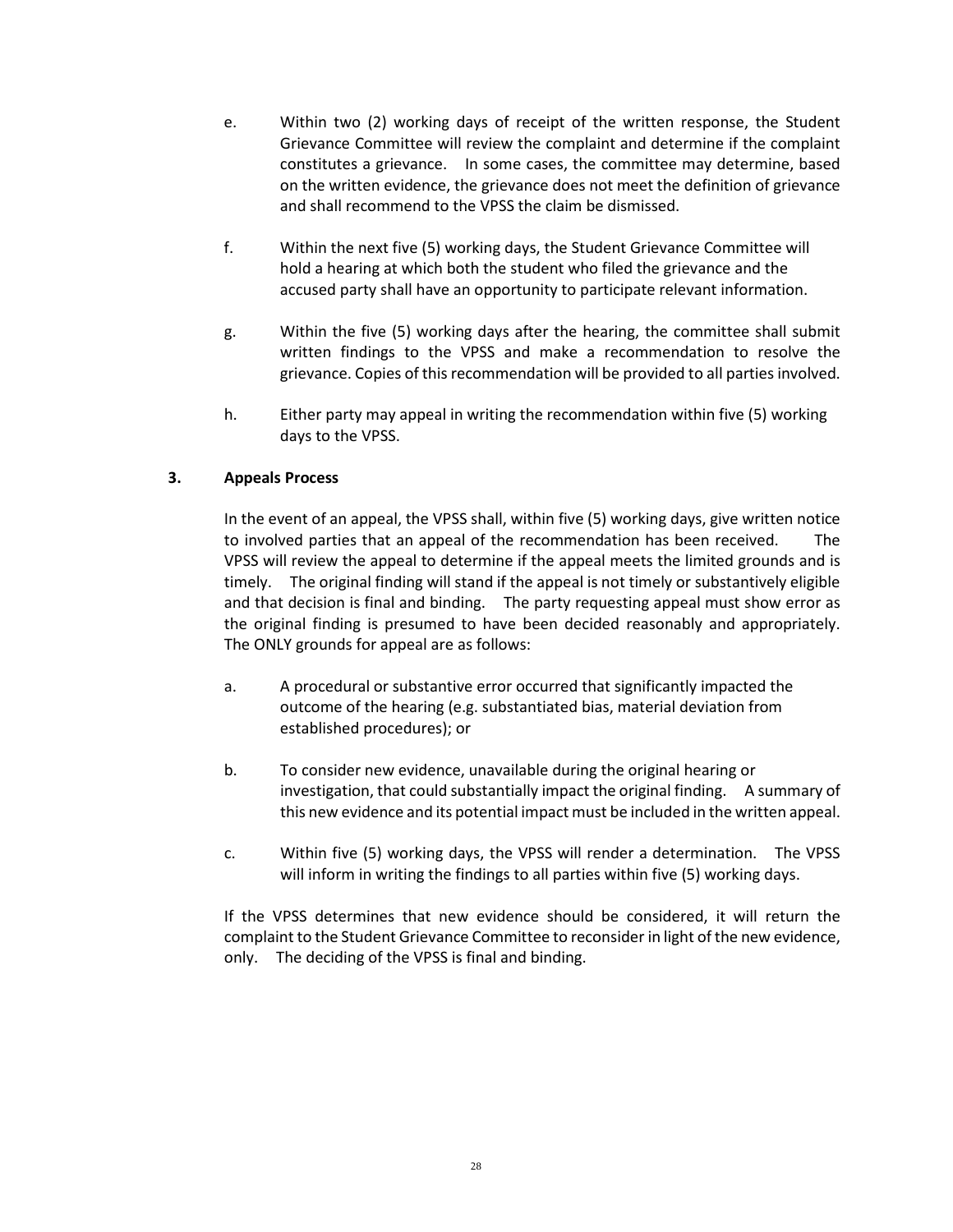### **Student Grievance Hearing Guidelines**

- 1. The following guidelines will govern the student grievance hearing. The hearing will be conducted in a closed session and be recorded by the committee.
- 2. The student grievance hearing is not a "court hearing" and is not meant to substitute for any external legal proceedings. Hence, the rules are flexible and follow the standards of internal procedures, as agreed upon the members of the Student Grievance Committee. No legal counsel for either party will be allowed to be present or participate in the hearing.
- 3. Each party may have an advisor who will be allowed to witness the presentation. They may not communicate directly to the committee.
- 4. Either party who wishes to bring witnesses must submit the list of witnesses to the chair of the Student Grievance Committee at least two (2) working days prior to the hearing.
- 5. All witnesses shall be excluded from the hearing except when called for giving testimony.
- 6. Each party to the grievance will be allowed the same amount of time for making a presentation, if they so choose.
- 7. The complainant will present the case first; the respondent will present after the complainant's presentation.
- 8. A brief time, as determined by the chair, will be allowed to each party to offer any arguments or rebuttals.
- 9. The only persons allowed to present the case or argue will be the complainant and the respondent. The person making the presentation may only address the committee.
- 10. The Committee reserves the right to question, cross examine, or recall either party or witnesses, in order to gather additional information.
- 11. Procedural decisions not addressed in this document shall be the responsibility of the Student Grievance Committee (duly recorded and signed by all members of the committee and provided to all parties to the grievance). Such records shall be retained with other pertinent files.

### **Retaliatory Acts**

Any person who files a grievance, or any person who testifies, assists or participates in a proceeding, investigation or hearing relating to such grievance, who feels they are being subjected to retaliatory acts should report such incidences to the VPSS.

It is a violation of the grievance procedure to engage in retaliatory acts against any person who files a grievance or any person who testifies, assists or participates in the grievance proceeding, investigation or hearing relating to such grievance. Such act will be subject to discipline, up to and including expulsion for students, termination for EWC employees, and dismissal for authorized volunteers, guests or visitors.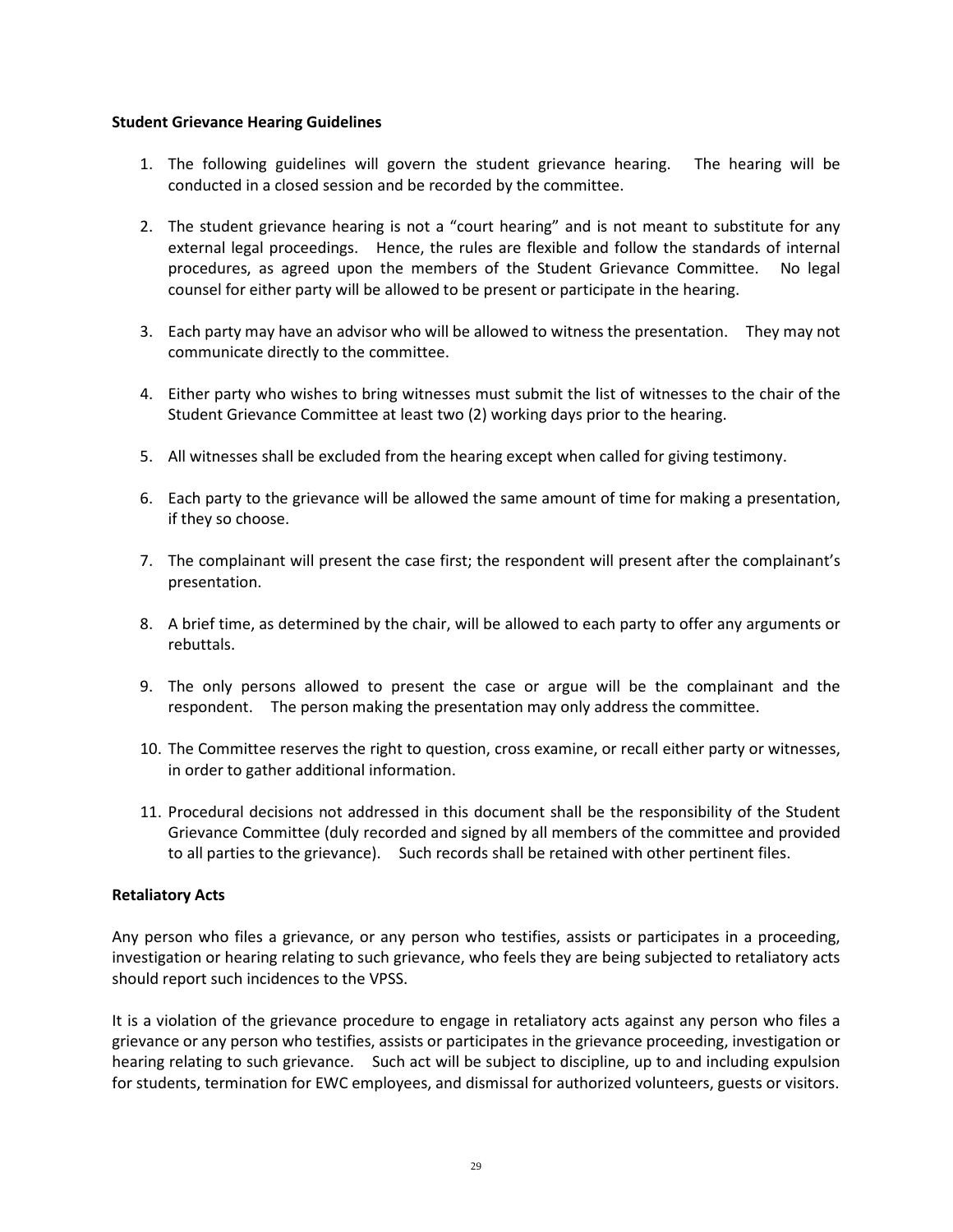# **Grade Appeal Process**

Students have the opportunity to appeal a final grade. Grade appeals must:

- Be initiated by the student no later than 30 calendar days after grades are posted in the student information system.
- Conclude within one semester (excluding Summer) following the assignment of the final grade.
- Follow the prescribed final grade appeal process, including use of the Final Grade Appeal Form (available from the Academic Services office).

Students may appeal a final grade following the prescribed process. Only the final grade for a course may be appealed (individual assignment or examination grades may not be appealed). An appeal may be initiated if the student is able to demonstrate that an inappropriate final grade was assigned as a result of prejudice, caprice, or other improper conditions such as mechanical error or assignment of a final grade inconsistent with those assigned to other students.

# **Process to Appeal a Final Grade**

# Step 1. Student Meeting with Instructor

A student who seeks to appeal a final grade must first meet with or discuss the matter with the instructor to review the criteria applied in assigning the final grade before the appeal progresses to the next level. (If approached, administrators, department heads, program directors, fellow faculty and staff shall redirect the student to the closest level of resolution; i.e. to the faculty member involved). Instructors shall provide the student, in writing, a determination on the outcome of their discussion. If the student is dissatisfied with the decision, the student may request a meeting with the department head or program director to appeal the decision of the instructor. The student must make the appeal within five (5) working days after notification by the instructor.

### Step 2. Student Meeting with Department Head/Program Director

The department head or program director must arrange a meeting no more than five (5) working days after receiving a request from the student. The department head/program director may meet separately with the student and instructor, or if both agree, to discuss the appeal jointly. The student shall describe on the Final Grade Appeal Form, and supply to the department head/program director prior to the meeting the following: (1) the facts surrounding how grades in the class were assigned, (2) what inaccuracies the student believes exist in the assignment of the final grade, and (3) the remedy being sought.

Providing sufficient evidence of discrepancies or errors in the grade will be the responsibility of the student. If insufficient evidence is offered, the appeal is denied. The department head/program director shall provide written notification of their recommendation to the student and instructor within five (5) working days of the meeting. Should the instructor involved in the appeal be the department head or program director, the student should proceed directly to Step 3. Student Meeting with Dean.

# Step 3. Student Meeting with Dean

If either party is dissatisfied with the recommendation of the department head/program director, they may appeal to the Dean of Faculty/Student Services within five (5) working days after receiving written notification from the department head/program director. Following the same procedure outlined in Step 2, the student should additionally provide information addressing why the evidence was not properly evaluated or what additional evidence was not previously considered. The Dean shall provide a written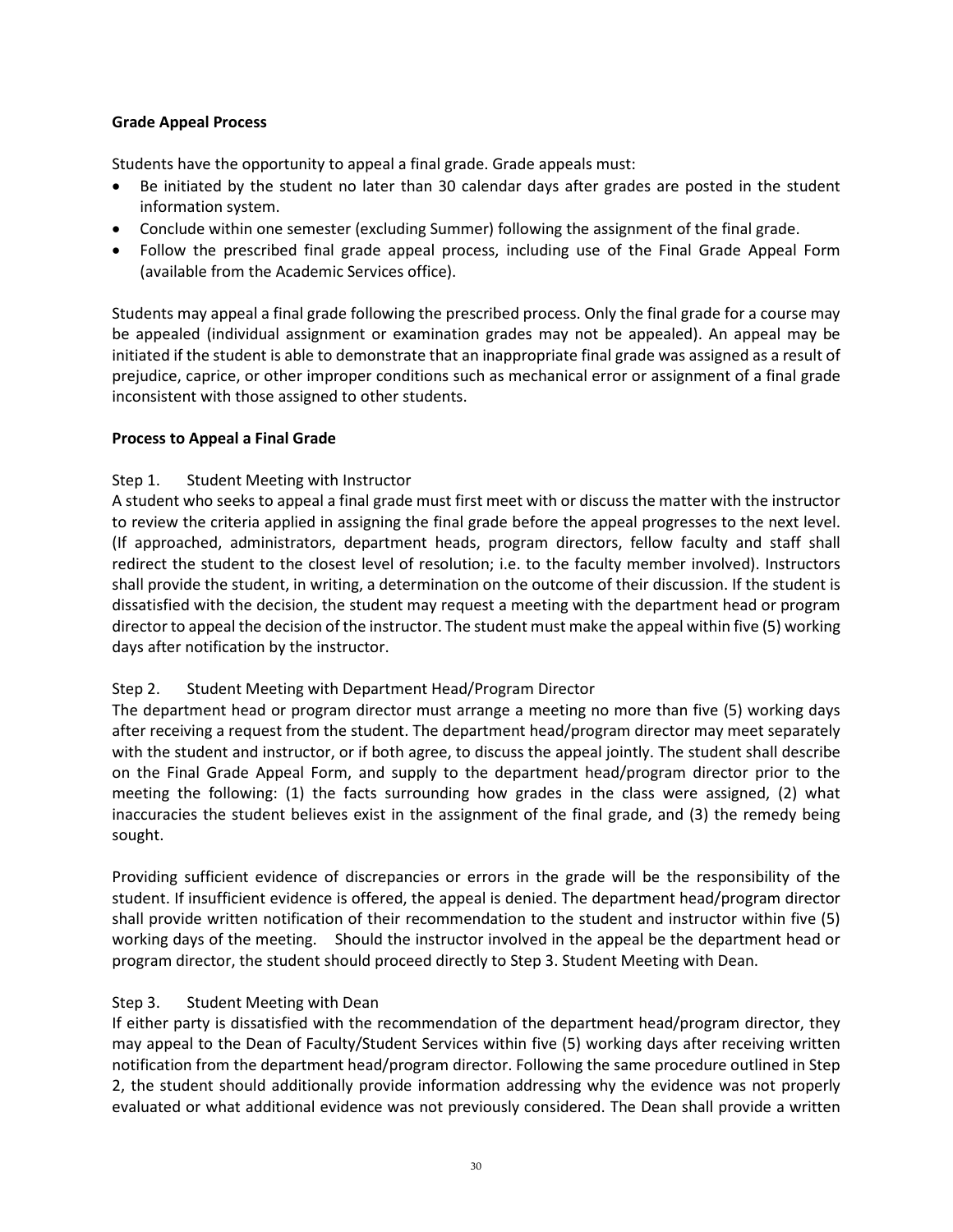decision to both parties within five (5) working days of their arranged meeting(s).

# Step 4. Student Meeting with Academic Appeals Committee

Within five (5) working days after receiving notification from the Dean that the appeal has been denied, a student appealing a grade in a course may request a hearing before an Academic Appeals Committee. This request will be in writing to the Vice President for Academic Services (VPAS). The committee will consist of one (1) full-time instructor to be named by the student, one (1) full-time instructor to be named by the instructor and one (1) full-time instructor to be named by the VPAS.

The VPAS will request that the student and instructor submit the name of their nominees within five (5) working days after notification of all parties involved. Upon receiving the names of those nominees and appointing a third instructor to the committee, the VPAS will set the time, date and place of the closed hearing and notify all parties. This will be done within five (5) working days after having received the names of both nominees. A student may present written evidence relevant to the grade appeal and may be advised at the hearing by one or more persons of his/her own choice. The student may have a maximum of two (2) persons in the room at a time. The Academic Appeals Committee may request information from the instructor and/or person's familiar with the case.

Within five (5) working days after this hearing, the Academic Appeals Committee will notify the student, the instructor, and the VPAS in writing of its findings:

- A grade change is justified and will be made.
- A grade change is not justified and will not be made.

If the decision of the Academic Appeals Committee is to change the grade, the VPAS will have five (5) working days to make the grade change. The decision of the Academic Appeals Committee will be final. The same appeal process will be followed when the instructor is not accessible or no longer employed by Eastern Wyoming College by excluding Step 1 involving the instructor. All time limits stated are in working days. All time limits may be extended by mutual consent.

### **Definitions**

- 1. **Vice President for Student Services (VPSS**) is the College employee designated by the College President to administer student grievances.
- 2. **Complainant(s)** is a person who is subject to alleged inequity as it applies to Board Policies, and/or College Procedures. For purposes of this procedure, a Complainant(s) is a student who was enrolled at the time of the alleged incident.
- 3. **Accommodations** Assistance for students requiring language or interpretation assistance, disabilities accommodations, or alternate arrangement for online/distance learning students.
- 4. **Appeal** The procedure for further consideration of a grievance if the complainant or respondent believes there were exceptional circumstances that affected the grievance procedure decision.
- 5. **Bias** "A tendency to believe that some people, ideas, etc., are better than others that usually results in treating some people unfairly." (Source: Webster's online dictionary)